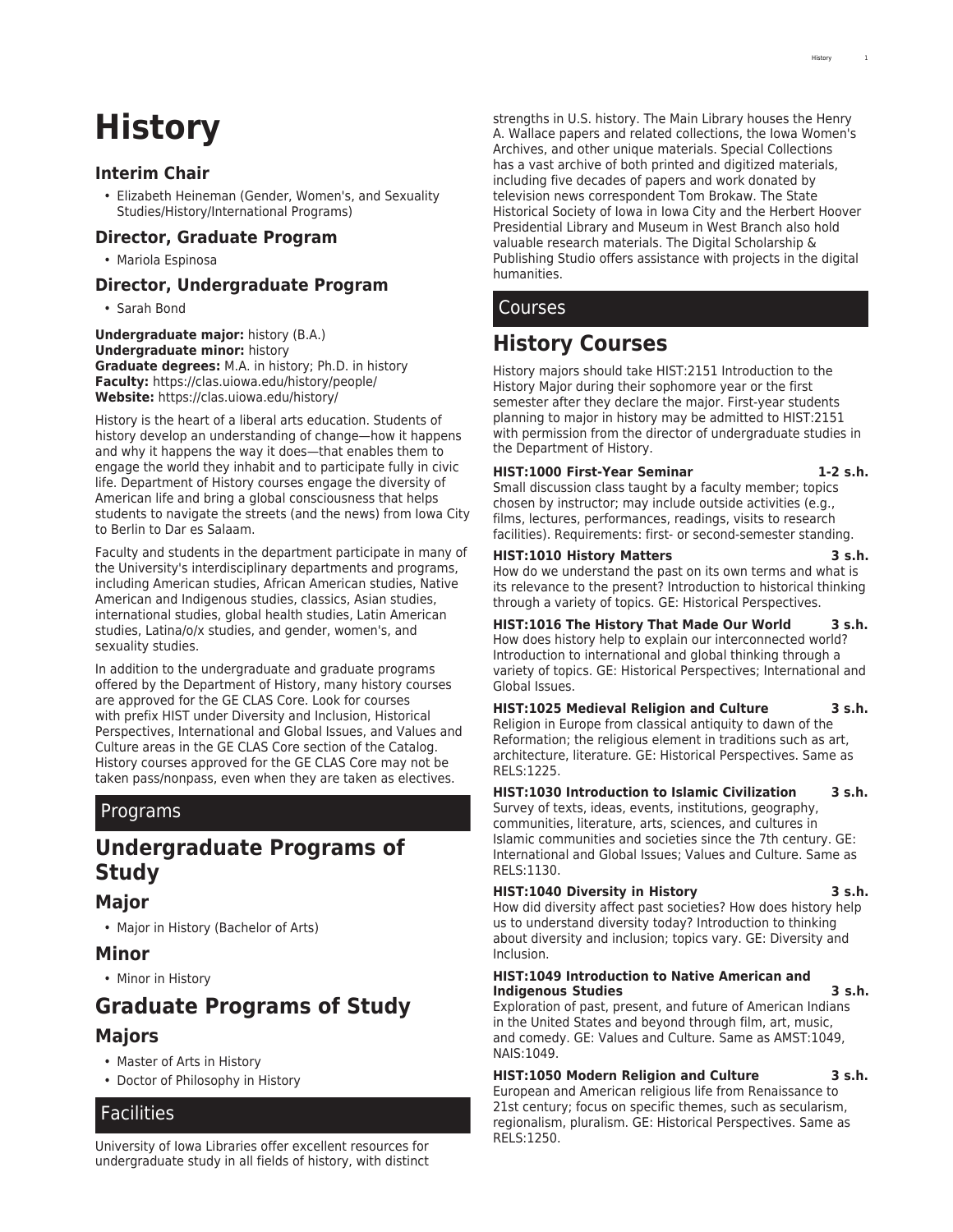### **HIST:1101 The Modern World 3 s.h.**

History

How did today's globalized world come to be? Which aspects of globalization are new and which are inherited from the past? Taking a long-term perspective, this course traces the development and acceleration of global interdependence since the 14th century; how far-flung parts of the globe have been linked to one another, how long-distance connections affected the societies involved, and how individuals have experienced and contributed to such global networks: students develop an understanding of globalization's long history leading up to the present and of their place in contemporary global networks. GE: Historical Perspectives.

### **HIST:1115 The History and Science of Oil 3 s.h.**

Historical perspective on business, science, geology, technology, politics, environment, and culture of the global oil industry; the rise of oil as the most influential international business of the last 150 years, the material foundation of economies, a major force in world politics, a shaper of daily life, and a guide to understanding Earth's deep history. Offered fall semesters. GE: Sustainability. GE: Historical Perspectives. Same as EES:1115, ENVS:1115, GEOG:1115.

### **HIST:1166 Rapid Response History 1 s.h.**

Bringing historians' expertise to bear on breaking news.

# **HIST:1216 The American Dream in Historical**

**Context 1-3 s.h.** Introduction to the "American Dream" from the perspective of workers in the United States.

#### **HIST:1219 Big Ideas: Equality, Opportunity, and Public Policy in America 3 s.h.**

Examination of major social issues and challenges faced by nation, state, and communities; what government's role is in a democratic society; how we decide when, where, and how government acts in ways consistent with social goals and values; focus on pressing social issues (i.e., education, inequality, labor standards, health care); historical development of the problem or policy; ways we address social issues; effectiveness of current policies and alternative policies; ways in which social science contributes to policy design and assessment. Same as SOC:1219.

### **HIST:1261 American History to 1877 3 s.h.**

America before European colonization; encounters between Native Americans, Europeans, and Africans in North America; the rise and decline of European imperial powers; the independence and expansion of the American republic; economic, political, and social change from the American Revolutionary era through Civil War and Reconstruction. GE: Historical Perspectives.

### **HIST:1262 American History 1877-Present 3 s.h.**

America since Civil War and Reconstruction; politics, society, and culture from the post-Civil War decades through the Progressive Era, the Great Depression, and two world wars; the "Cold War" with Soviet communism abroad and at home, social protest movements and their influence on electoral politics, and the evolving economic and political role of U.S. in the world. GE: Historical Perspectives.

### **HIST:1290 Native American Foods and Foodways 3 s.h.**

Native Americans as original farmers of 46 percent of the world's table vegetables; examination of food as a cultural artifact (e.g., chocolate, tobacco); food as a primary way in which human beings express their identities; environmental, material, and linguistic differences that shape unique food cultures among Native peoples across the Western Hemisphere; close analysis of Indigenous foods, rituals, and gender roles associated with them; how colonization transformed Native American, European, and African American cultures. GE: Diversity and Inclusion. Same as AMST:1290, GHS:1290, NAIS:1290.

**HIST:1401 The West and the World: Ancient 3 s.h.** Many consider Greece and Rome important influences for the modern West, but who influenced the Greeks and Romans? Students look to the ancient Near East, home to civilizations such as Egypt and the Babylonians, and investigate the formation of larger communities, study how peoples of the ancient Mediterranean viewed their world, follow the paths of Greeks and Romans, and end with Christianization of the Roman Empire, to not only understand the history of the period, but also learn how to think, read, and write critically. GE: Historical Perspectives.

**HIST:1402 The West and the World: Medieval 3 s.h.** How have events of European history shaped modern institutions, politics, and culture worldwide, and how have other regions of the world shaped Europe? Students explore this question by tracing European history in a global context from the late Roman Empire to the 18th century to not only understand this history, but also learn how to read, write, and think critically about it. GE: Historical Perspectives.

**HIST:1403 The West and the World: Modern 3 s.h.** Why are debates about Western Civilization so heated? What is the relationship between the West and other world regions? Exploration of the idea of "the West" as it evolved from interactions between modern Europe, its colonies, and other regions; overview of topics including politics, slavery, global economy, colonialism, migration, and cultural norms over the last 300 years. GE: Historical Perspectives; International and Global Issues.

### **HIST:1601 Civilizations of Asia: China from Origins to the 17th Century 3 s.h.**

Introductory survey of Chinese history and civilization from its origins to 1800; exploration of traditions in politics, social organization, thought, religion, and culture. GE: Historical Perspectives; International and Global Issues. Same as ASIA:1601.

### **HIST:1602 Civilizations of Asia: China from the 17th Century to the Present**

Introductory survey of Chinese history from the 17th century to present; exploration of political, social, economics, and culture. GE: Historical Perspectives; International and Global Issues. Same as ASIA:1602.

### **HIST:1604 Civilizations of Asia: Japan 3-4 s.h.**

GE: Historical Perspectives; International and Global Issues. Same as ASIA:1604.

**HIST:1606 Civilizations of Asia: South Asia 3-4 s.h.** Civilization of a vast region that includes India, Pakistan, Bangladesh, Nepal, and Sri Lanka. GE: Historical Perspectives; International and Global Issues. Same as ASIA:1606, RELS:1606.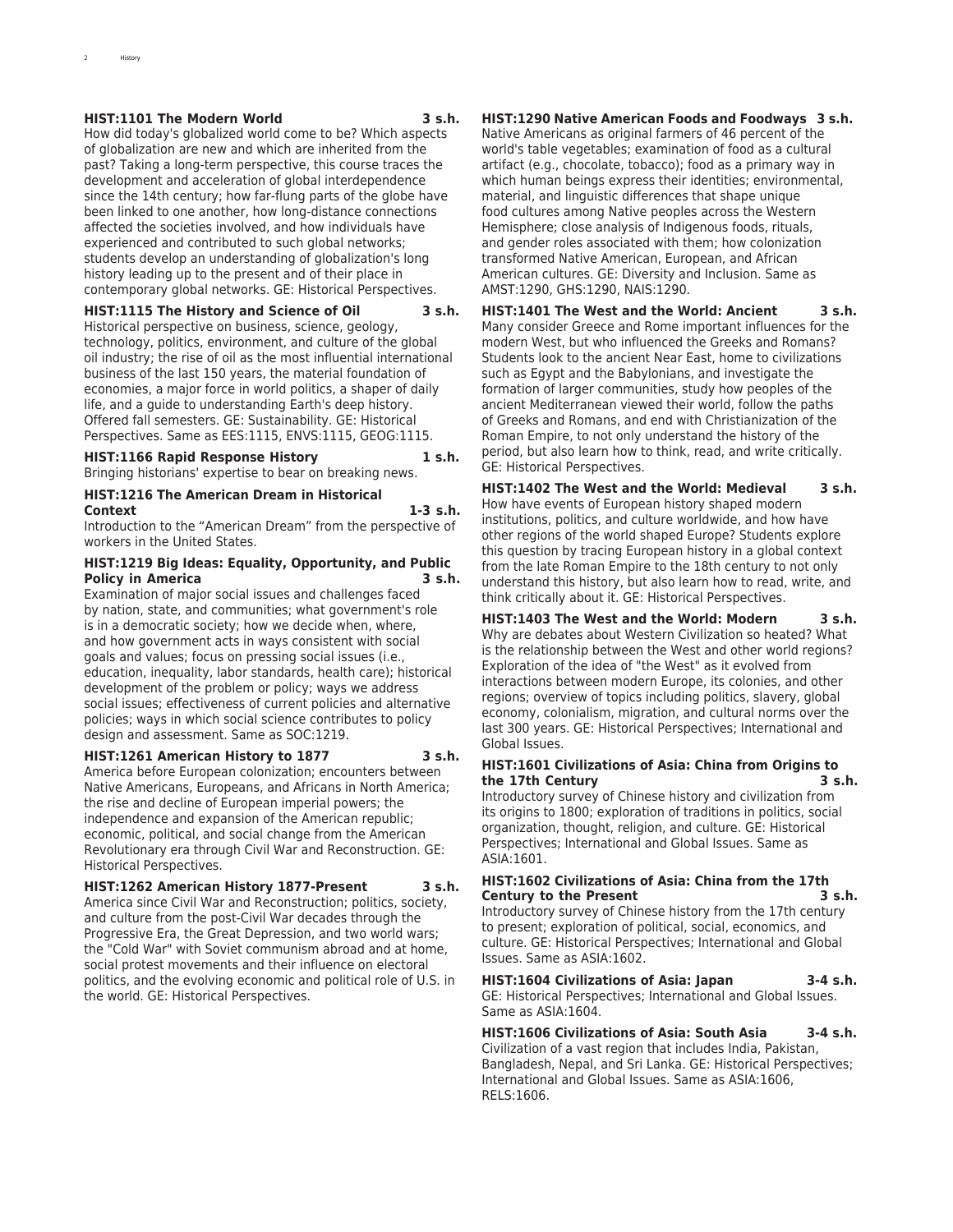#### **HIST:1607 Civilizations of Asia: Korea 3-4 s.h.**

Introduction to Korean history and culture; how meanings of "Korea" and "Koreans" changed from ancient times to present; relevant issues of politics, society, and culture; events that shaped ancient Korean states—Koryo state (918-1392), the Choson dynasty (1392-1910), Japanese colonization (1910-1945), and the two Koreas (1945-present); how present perspectives on Korea have influenced understandings of its past. GE: Historical Perspectives; International and Global Issues. Same as ASIA:1607.

### **HIST:1609 India Now! Surveying the World's Largest Democracy 3-4 s.h.**

Introduction to India and its place in global economics, politics, religion, science, and culture since independence in 1947; India's contributions and adaptations to contemporary world, gender roles, changing sexual standards, and new ways India enters American lives—from globalized Bollywood films and music to new foods, fashions, and lifestyles; students examine the quiet revolution of affirmative action that has brought self-respect to millions, and market liberalization that has heightened economic inequality; consideration of ongoing challenges to world's largest democracy and contemporary efforts, both peaceful and violent, to address them. GE: Values and Culture. Same as ASIA:1609.

### **HIST:1610 Living Religions of the East 3 s.h.** Religious beliefs, practices in India, China, Japan. GE: Values and Culture. Same as ASIA:1040, RELS:1404.

**HIST:1612 Introduction to Buddhism 3 s.h.**

Development of Buddhism in India, its spread across Asia, and arrival in the West; exploration of diverse Buddhist philosophies, practices, and cultures; readings from India, Tibet, China, Japan, Korea, and Southeast Asia. GE: Values and Culture. Same as ASIA:1060, RELS:1506.

#### **HIST:1708 Civilizations of Africa 3 s.h.**

Introduction to the study of Africa; brief survey of African history; aspects of modern African life, including political and social issues, economic and health problems (including HIV/ AIDS); classroom discussion of selected African films and assigned African novels. GE: Values and Culture.

### **HIST:2120 World History: Stone Age to Feudal Age 3 s.h.**

World history from human origins, through classical antiquity, to the 16th century; political, economic, and environmental forces contributing to social transformations. Same as IS:2120.

### **HIST:2122 World History: Feudal Age to Nuclear Age 3 s.h.**

World history from the late 1400s to 1945; colonialism, imperialism, capitalism, and industrialization as forces of global social and cultural transformation. Same as IS:2122.

### **HIST:2148 The Invention of Writing: From Cuneiform to Computers 3 s.h.**

Invention of writing as one of the most momentous events in the history of human civilizations; how the use of written sign systems, notations, maps, graphs, encryptions, and most recently, computer programs have consequences that reach deeply into all aspects of people's lives; how writing fascinates and delights, fosters reflexive thinking and facilitates development of complex societies, and gives rise to institutions of social power and control; students explore the invention of writing and its consequences in broad international and interdisciplinary context. Taught in English. Same as ANTH:2248, ASIA:2248, CL:2248, CLSA:2048, COMM:2248, GRMN:2248, IS:2248, LING:2248, TRNS:2248, WLLC:2248.

**HIST:2150 Jews, Judaism, and Social Justice 3 s.h.** Jewish frameworks for grappling with justice and ethics from ancient world to present day; emphasis on internal diversity of Jewish experience as well as interactions with dominant and other minority cultures. Same as GWSS:2050, RELS:2250, SJUS:2050.

### **HIST:2151 Introduction to the History Major 3 s.h.**

Topics vary; development of skills needed to succeed as a history major and post-graduation; exploration of diverse sources historians use (textual, visual, oral history, digital, material culture); examination of primary sources created by the people studied; analysis of how historians comb evidence to offer varying interpretations of controversies; how to frame historical questions, find and interpret relevant sources, integrate them into clear arguments; the ways history is used in public life (public service, education, policy making, political debate, information management, culture industry); students complete at least one graded paper to be included in history portfolio (HIST:3193). Requirements: history major.

### **HIST:2190 Global Print Cultures 3 s.h.**

Introduction to history of the book and book arts in diverse global contexts; histories of visual and verbal media, crosscultural exchange, and the book's impact across time and space; hands-on work with historical books and book arts including papermaking, woodblock and letterpress printing, and binding. Same as ENGL:2901, UICB:2190.

### **HIST:2195 Digital History Workshop 3-4 s.h.**

Introduction to use of new media in historical research and writing; web-based publishing and blogging; photo, text, and video editing; digital mapping; curation of digital resources; projects may include short documentary videos, web development, mapping projects, or collaborative curation (identifying, digitizing, annotating artifacts or documents from University collections) in collaboration with University of Iowa Libraries Digital Research & Publishing.

**HIST:2230 Fame and Celebrity in U.S. History 3 s.h.** Cultural history of the meanings and implications of fame and celebrity in America; conception of fame in the 18th century as something earned through great deeds and conferred by future generations; rise of a culture of celebrity in 19th- and 20th-century America; focus on theater, sports, movie, and musical stars; use of celebrities to sell products; implications for presidential campaigns; instant and ephemeral celebrity generated by television and the internet. Same as AMST:2230.

#### **HIST:2250 The History of Social Justice Movements 3 s.h.**

History of contemporary social movements in the U.S. and how these movements have directly affected policies related to environment, food, reproductive justice, civil rights, immigration, labor, race, and gender; students read, explore, discuss, and write about the history of contemporary social movements in the U.S. that had lasting effects on policies related to environment, agriculture, health, reproductive justice, civil rights, labor, race, gender, and immigration; exploration of multiple modes of representation and resistance including protests, boycotts, strikes, music, art, writing, riots, civil disobedience, theater, poetry, dance, and poetry. Same as GWSS:2250, SJUS:2250.

#### **HIST:2266 Civil War and Emancipation 3 s.h.**

160 years later, what can we learn about American history from studying a war that both killed and liberated an unprecedented number of people? Why did it take a war to end slavery? How did emancipation occur and how did enslaved people accelerate the destruction of U.S. slavery during the war? Same as AFAM:2266.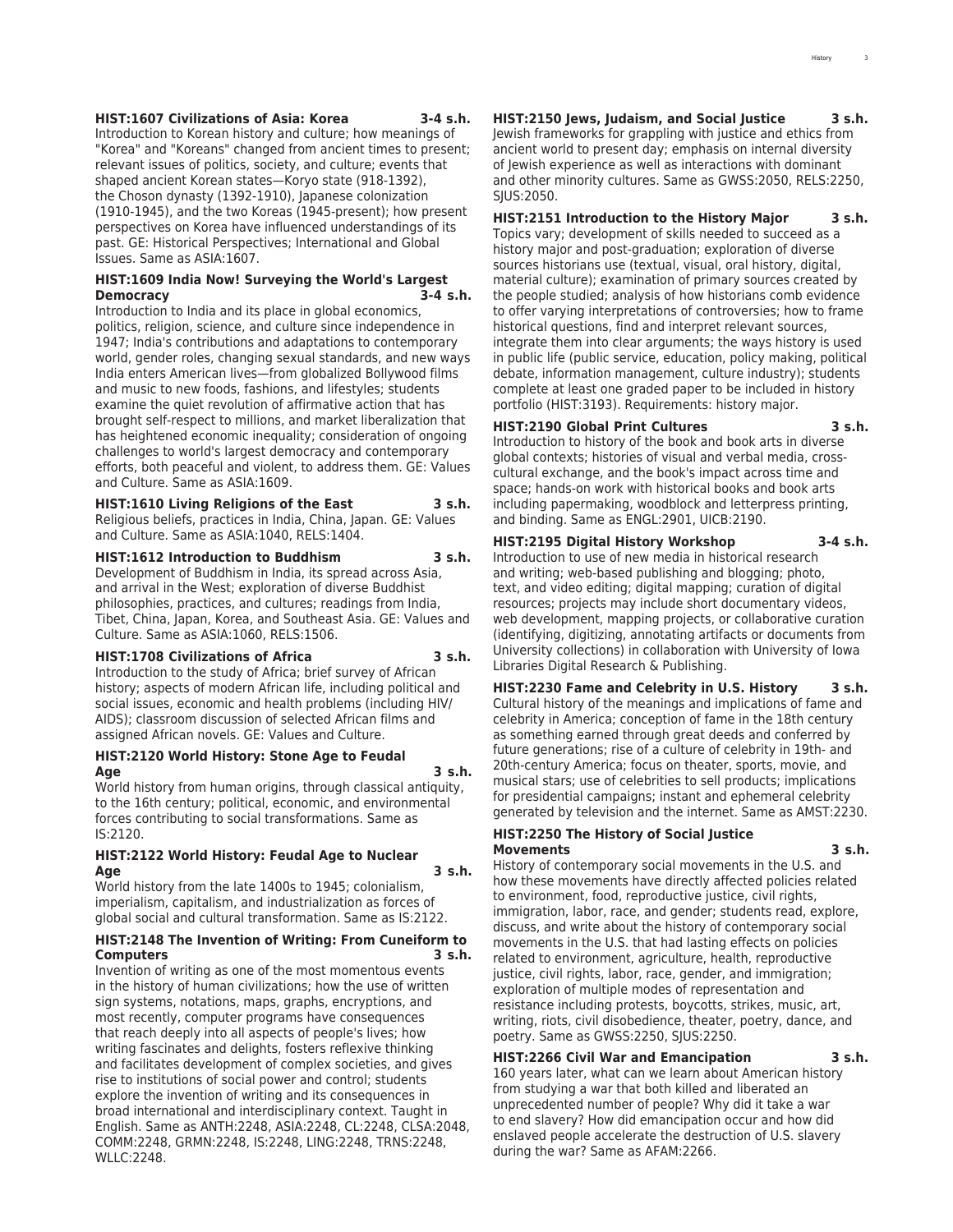### **HIST:2267 African American History to 1877: From Slave Cabin to Senate Floor 3 s.h.**

Experiences of African and African American people in the American colonies and the states of the new nation; history of Africans and African Americans as early settlers, enslaved and free, in places such as Detroit, Chicago, New York, and New Orleans; interactions with Indigenous people; role in the war for American independence; long history of resistance to slavery and racial discrimination; exploration of the rich history of community building, creation of significant Black social and cultural institutions, and formation of Black political thought and political activism. GE: Diversity and Inclusion. Same as AFAM:2267.

### **HIST:2268 African American History Since the Civil War 3 s.h.**

Exploration of racial oppression of African Americans and multiracial struggles against that oppression since the Civil War era; students examine the history of racism at individualized and systematic levels; historical efforts made by individuals and collective movements in service of the long Black freedom struggle; and the ways these twinned histories have shaped modern America. GE: Diversity and Inclusion. Same as AFAM:2268.

### **HIST:2280 Introduction to Latina/o/x Studies 3 s.h.**

Introduction to field of Latina/o/x studies through interdisciplinary readings from literature, history, sociology, political science, urban studies, and anthropology; commonalities and differences among long-standing Latina/ o/x populations (i.e., Mexican Americans, Puerto Ricans, Cuban Americans); challenges faced by newer arrivals (i.e., Dominican Americans, Salvadoran Americans, Guatemalan Americans, Central and South American immigrants). Taught in English. GE: Diversity and Inclusion. Same as LATS:2280, SPAN:2280.

### **HIST:2288 Latina/o/x History from Conquest to the Present 3 s.h.**

Beginning with 16th century and stretching to the present, students map varied terrains of Latina/o/x history, exploring Mexican American, Puerto Rican, Cuban American, Dominican American, and Central American experiences in the United States; major themes include details of conquest and resistance, immigration, work, and creation of racial, gendered, and sexual differences within and between Latino/ a/x communities; focus on shared Latina/o/x identity and changing images of Latina/o/x peoples within American popular culture; effects of current political issues on Latina/o/x community today.

### **HIST:2292 Introduction to Native American Law and Policy 3 s.h.**

Survey of relationships among Native American tribes, the U.S. government, and the American settler society; consequences of contact and colonialism through study of an individual tribe, impacts of U.S. federal policy and settler colonialism on tribal communities, and how tribes responded variously to these challenges. Same as NAIS:2292.

### **HIST:2294 Indigenous Art Activism and Social Justice 3 s.h.**

Examination of the Native and political aspects of Native arts in the 19th and 20th centuries, from drawings and material culture produced for tourists and collectors to works that explicitly address Native oppression through federal policies, popular cultural appropriations, and colonial representations of Indigenous peoples; emphasis on Indigenous interpretations of colonial and settler history and culture through various media and representations of Indigenous identity and politics. Same as NAIS:2294, SJUS:2294.

#### **HIST:2420 Germany in the World 3-4 s.h.**

The Federal Republic of Germany's increasing prominence in post-Cold War international affairs against backdrop of 20thcentury history; Germany's role in the European Union and the changing relationship between Europe and the United States. Taught in English. GE: International and Global Issues. Same as GRMN:2720.

### **HIST:2431 Roman Law, Order, and Crime 3 s.h.**

Case-based introduction to Roman law; principles of Roman law ranging from standards of evidence to trial procedures to various topics in civil and criminal law, including family law and the law of delict. Same as CLSA:2151.

### **HIST:2444 Engineering and Technology in the Ancient World 3 s.h.**

Technologies developed and used in the ancient world primarily in Greece and Rome, also in Egypt and the Ancient Near East; agriculture and food preparation; construction and architecture; technologies related to warfare. Same as CLSA:2144.

### **HIST:2461 Middle East and Mediterranean: Alexander to Suleiman 3 s.h.**

GE: Historical Perspectives. Same as CLSA:2461, RELS:2361.

### **HIST:2462 Middle East and Mediterranean: Saladin to Napoleon 3 s.h.**

Complement to HIST:2461; Mediterranean world from the age of Saladin (12th century) to Napoleon (early 19th century); history and imaginaries of the relationship between Europe and the Middle East.

### **HIST:2465 Europe Since 1945 3 s.h.**

Europe since World War II: recovery, cold war, social and economic change, global perspectives.

### **HIST:2483 History of Britain: Fall of Rome to the Norman Conquest 3 s.h.**

History of Britain from fall of Rome (after 410) and through Anglo-Saxon era, until Norman Conquest of 1066; Anglo-Saxon kings and kingdoms, church and society; poetry, historical writings, archaeology.

**HIST:2684 Korean War: Local and Global History 3 s.h.** Examination of the Korean War as a local, regional, and global event; major topics of the war including its origins, methods of warfare, refugee question, war crimes, POWs, propaganda, memory, and commemoration from the perspective of multiple nations; discussion and analysis of scholarly works, textbooks, diplomatic documents, memoirs, fiction, visual sources, and film. Same as ASIA:2684.

### **HIST:2687 Perspectives on Korea 3 s.h.**

History of Korea from earliest times to present; changing meanings of Korea and Koreans; relevant issues of politics, society, and culture; events that shaped ancient Korean kingdoms, the Choson dynasty (1392-1910), Japanese occupation, and divided Korean peninsula; how present perspectives on Korea have influenced understandings of its past; placement of Korea within a regional and global context to examine Korea's relationship with the world. Same as ASIA:2887.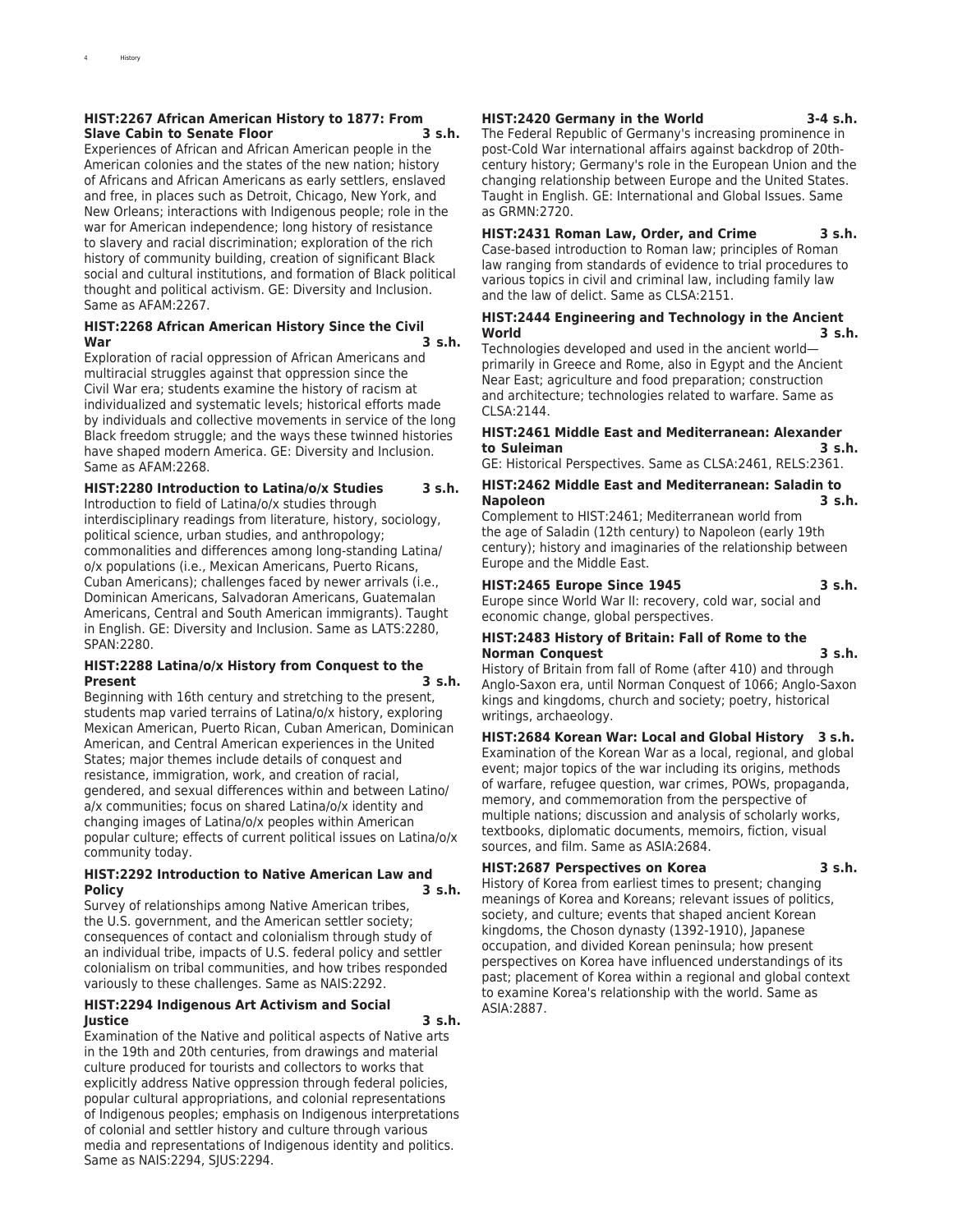### **HIST:2802 Gender, Religion, and Social Identities in the Modern Middle East 3 s.h.**

Gender, religion, and social identities historically have served to articulate notions of modernity, community, and political ideologies; in the Middle East and North Africa, these categories have been used to assert European colonial and racial supremacy and patriarchal dominance as well as anticolonial resistance and social revolution; examination of the formulations of gender, religion, and social identities with special emphasis on reformulation of individual and communitarian identities in the region after independence from European colonial powers.

### **HIST:2810 The Modern Middle East: 1914 to Present 3 s.h.**

Fundamental questions that go beyond the boundaries of the Middle East and North Africa (e.g., legacy of colonialism, race/racism, identity, citizenship, violence); roots of present events.

### **HIST:3101 History Internship 1-6 s.h.**

Internship involving historical work. Requirements: consent of director of undergraduate studies and Pomerantz Career Center.

### **HIST:3106 History Behind the Headlines 1-3 s.h.**

Examination of selected national and international news stories and their historical background; a goal of creating informed world citizens.

### **HIST:3126 History of Globalization 3 s.h.**

Broad overview of globalization in modern world history; focus on evolution of international business, world economy, interstate system, and cultural interchange in 19th and 20th centuries; long-distance trade and exchange; global economy under British Empire; globalization after 1945 following a 30 year period of nationalism, war, and depression; global market integration in late 20th century under American supremacy.

### **HIST:3128 Topics in Global Environmental History 3 s.h.**

Examination of changing relationship over time between humans and nonhuman world in global and transregional contexts; environmental history from different angles; how humans have depended on, interacted with, and been shaped by natural world over time; how people have perceived and assigned meaning to natural world around them; how human attitudes and actions have altered or reshaped landscapes and their inhabitants; becoming sensitive to gendered, class, and racial aspects of environmental change; topics, scope, and time periods may vary.

**HIST:3131 Unnatural Disasters: A Global History 3 s.h.** What is a natural disaster? How do we assess "naturalness" of these events within political, social, and historical contexts in which they occur? Are disasters specific moments of crisis, or rather, are they slow—unraveling across time and space years before and after the moment their pain is most acutely felt? Examination of these questions at a global scale.

### **HIST:3133 Science, Technology, and Society in the Modern World 3 s.h.**

Origins and history of modern science and technology in cultural, social, political, and economic context from 1500s to present, with focus on Europe and the United States.

### **HIST:3137 Politics of the Archaeological Past 3 s.h.**

How control over management of material remains of the ancient past, and representations of that past, intersect with the identity of diverse groups, including archaeologists, Indigenous peoples, national governments, collectors, ethnic minorities and majorities, museum curators; struggles for control of the archaeological past at different scales (artifacts, skeletal remains, sites, imagery, narratives) and in different regions of the world. Same as ANTH:3237, MUSM:3237.

### **HIST:3143 International Politics: The History of the Present 3-4 s.h.**

Historical approach to international relations; comprehensive overview of key developments and concepts in history of international politics.

### **HIST:3145 Europe and the United States in the Twentieth Century 3 s.h.**

Traveling in time and across the Atlantic, through movies and documentaries, propaganda and art, government documents and private letters, students explore the history of Europe and the United States in the 20th century and watch major events unfold: impact of the Great War and rise of fascism, World War Two and the Holocaust, origins of the European Union and NATO, major crises and resolution of the Cold War, transatlantic conflict and cooperation.

### **HIST:3150 Feminist Readings of History 3 s.h.** Feminist analysis has revolutionized the writing of history —not only on gender and sexuality, but also on topics as

diverse as politics, economics, international relations, and social hierarchies (e.g., race, class, ability, religion); students examine feminist transformations of history with specific topics chosen by instructor. Same as GWSS:3150.

### **HIST:3155 The World Since 1945 3 s.h.**

**HIST:3157 Gender, Sexuality, and Human Rights 3 s.h.** History of gender and sexuality as components in international human rights activism and law; current debates, representative topics. Same as GWSS:3157.

**HIST:3160 Malcolm X, King, and Human Rights 3 s.h.** Religion and politics of Malcolm X and Martin Luther King, Jr. in the context of U.S. civil rights and international human rights in West Africa and the Muslim world; emphasis on civil rights connections to Gandhi, the Nobel Peace prize, and other international experiences that have impacted Pan Africanists, such as Stokely Carmichael, who worked on human rights. Recommendations: international studies major or undergraduate standing. Same as AFAM:3500, RELS:3808.

**HIST:3162 History of Global Health 3 s.h.** Foremost problems of health and disease in colonial and postcolonial societies; topical approach. Same as GHS:3162.

### **HIST:3171 Slavery in World History 3 s.h.**

Introduction to study of slavery through the lens of world history; exposure to a range of societies where slavery was prevalent; identification of similarities and differences over different time periods and geographical distances; exploration of Roman slavery, slavery in non-Islamic Africa, trans-Atlantic slave trade in the United States and the Caribbean, and Native American slaveries, among others.

| <b>HIST:3190 Medieval to Modern: The Birth of</b> |        |
|---------------------------------------------------|--------|
| <b>Protestantism</b>                              | 3 s.h. |
| Same as RELS:3190.                                |        |
| $1116 = 2566 + 11111 + 16111 + 11111 + 11111$     |        |

| HIST:3191 Individual Study: Undergraduate | arr.   |
|-------------------------------------------|--------|
| HIST:3193 Undergraduate History Portfolio | 0 s.h. |

Submission of required history portfolio. Requirements: history major and senior standing.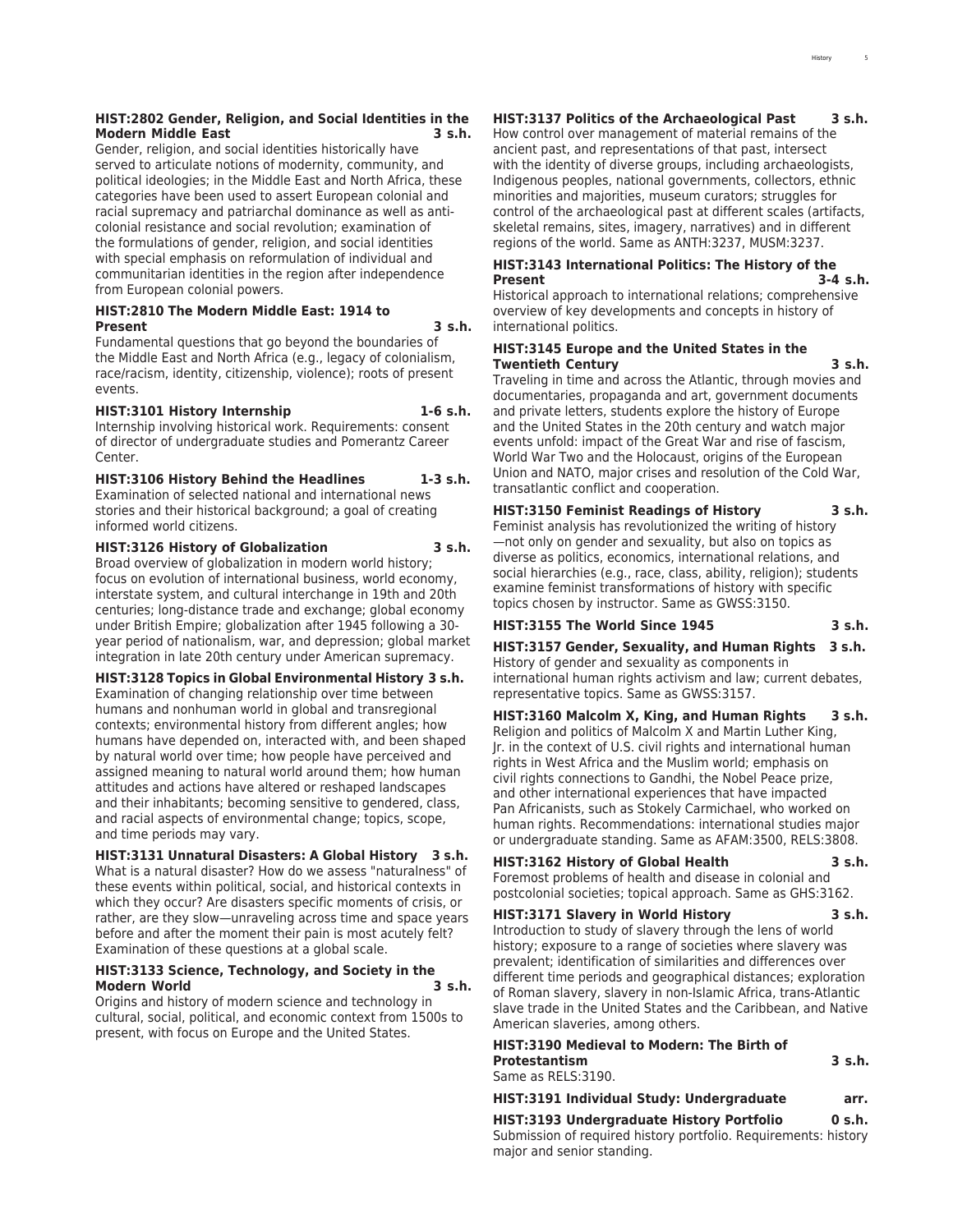### **HIST:3205 American Cultural History 3 s.h.**

Nineteenth- and twentieth-century U.S. history from a cultural perspective; culture defined broadly to encompass paintings, sculpture, theater, novels, and newer forms of entertainment made available by lithography, photography, cinema, the phonograph, radio, and television; rather than assume Americans were passive consumers of commercial culture, students examine how Americans expressed themselves through foodways, home decor, clothing fashions, or slang; how Americans drew on these cultural forms in social/political struggles over race, gender, class, and sexuality. Same as AMST:3205.

**HIST:3217 Latina/o/x Immigration 3 s.h.**

Immigration experiences of people arriving in the United States from other regions of the Americas (e.g., Mexico, Central America, the Caribbean, South America); what has fueled immigration—social, political, and economic developments in the United States and other nations; territorial conquest, colonialism, real and imagined borders, chain migration, formation of immigrant communities, acculturation, circular migration, social networks; how migration restructures gender relations; immigrant communities and pan-Latina/o/x identity in the United States. Same as LAS:3217, LATS:3217.

### **HIST:3220 Pandemic Politics: The COVID-19 Crisis in Historical Perspective**

How the COVID-19 crisis marks an unprecedented public health and public policy moment in American history; challenges to public polices and governing institutions that have important parallels in earlier historical moments —particularly the Great Depression and the mobilization for World War II—and also mark important departures; examination of historical, political, and public policy implications of the COVID-19 crisis in the United States; placement of current moment in historical perspective; history of key public policies including public health, health insurance, employment security, and social assistance across the last century.

### **HIST:3230 American Environmental History 3 s.h.** Introduction to environmental change in American history; human-nature interactions from colonial period to recent

past; food and agriculture, industrial technologies and transportation, energy production and consumption, urbanization and sprawl, public lands and public works, environmental politics and law, toxic pollution and health, natural disasters, climate change.

### **HIST:3232 History of American Inequality 3 s.h.**

Survey of causes and consequences of inequality in modern American history.

### **HIST:3234 Hard Times, Hard Luck: Social Policy in the United States 3 s.h.**

Students examine the history of the American "safety net"; policies that provide state assistance to individuals and families; history of public role in addressing poverty, unemployment, health, and retirement security; how policies and policy makers determine who is deserving or undeserving of public assistance; historical background of current social policy debates.

**HIST:3240 U.S. Energy Policy in Global Context 3 s.h.** Historical and contemporary aspects of U.S. governmental planning and policy on a wide range of energy issues in global context. Same as GEOG:3780, GHS:3780, POLI:3431.

### **HIST:3242 The United States in World Affairs 3-4 s.h.** America's emergence as leader in world affairs; imperialism,

international collaboration, participation in world wars, the Cold War.

# **HIST:3247 American Disasters 3 s.h.**

Fault lines of American society and culture as exposed during catastrophe; history of American disaster investigated through methods from cultural history, visual theory, sociology, and media studies; varied disasters, 1800 to present, including those involving cities (Chicago fire, San Francisco earthquake, Chicago heat wave), transportation (Titanic, Challenger, Columbia), and environment (Union Carbide and Bhopal, Exxon Valdez); causes of catastrophes; how Americans react and are drawn to catastrophe (disaster films, jokes); related topics including technology, urbanism, race, class, apocalyptic religion, journalism, and popular culture.

**HIST:3249 History of Iowa and the Midwest 3 s.h.** People of Iowa and surrounding Midwestern states—a land where people work hard, are practical, down to earth, and honest; the idea of a place in the heartland as real or simply a myth; history of Midwestern states from Native American occupation to present; how reality, ideas, and images are portrayed. Same as AMST:3249.

### **HIST:3250 American Stuff: Discovering History in Things 3 s.h.**

Introduction to the historical study of material artifacts; how people have used objects to construct their memories, identities (e.g., class, race, sexuality, gender, nation), relationships, and status/power; how objects have inadvertently shaped us; finding artifacts in local collections; analyzing artifacts as historical sources; researching how objects were produced and sold and how they were used or misused; curating one's own exhibition; objects range from utilitarian (e.g., guns, farming tools, office gadgets, automobiles) to decorations, toys, souvenirs, and more.

**HIST:3251 The Office: Business Life in America 3 s.h.** History of business life in America from birth of Wall Street to rise of Silicon Valley; modes of managing and regulating office workers; changing designs of office buildings, furniture, gadgets; corporate response to rise of class inequalities and growing gender and racial diversity in workforce; portrayal of businessperson in novels, movies, television, art, photography. Same as AMST:3251.

### **HIST:3252 Blacks and Jews: Race, Ethnicity, and Culture in America 3 s.h.**

Examination of the historical relationship between Blacks and Jews from antebellum era to present. Same as GWSS:3130, SJUS:3130.

### **HIST:3253 The Civil Rights Movement 3 s.h.** History of the American civil rights movement. Same as

AFAM:3053, AMST:3053.

**HIST:3257 Civil Rights and Racial Justice: A Tour**

**Through the South 1-3 s.h.** Exploration of the history of modern civil rights movement through lectures, shared readings, videos, and discussion; includes preparation and two-week tour of civil rights sites in the South. Prerequisites: SJUS:1001 or SJUS:2250 or GWSS:1002 or CCCC:2220 or AFAM:1030 or AFAM:2268 or HIST:2268 or AFAM:3053 or AMST:3053 or HIST:3253 or HIST:3232 or HIST:4260 or AFAM:3100 or HIST:3160 or HIST:3260 or AFAM:3260 or HIST:3282 or GWSS:3282 or HIST:4130 or HIST:4260. Same as AFAM:3257, GWSS:3257, SJUS:3257.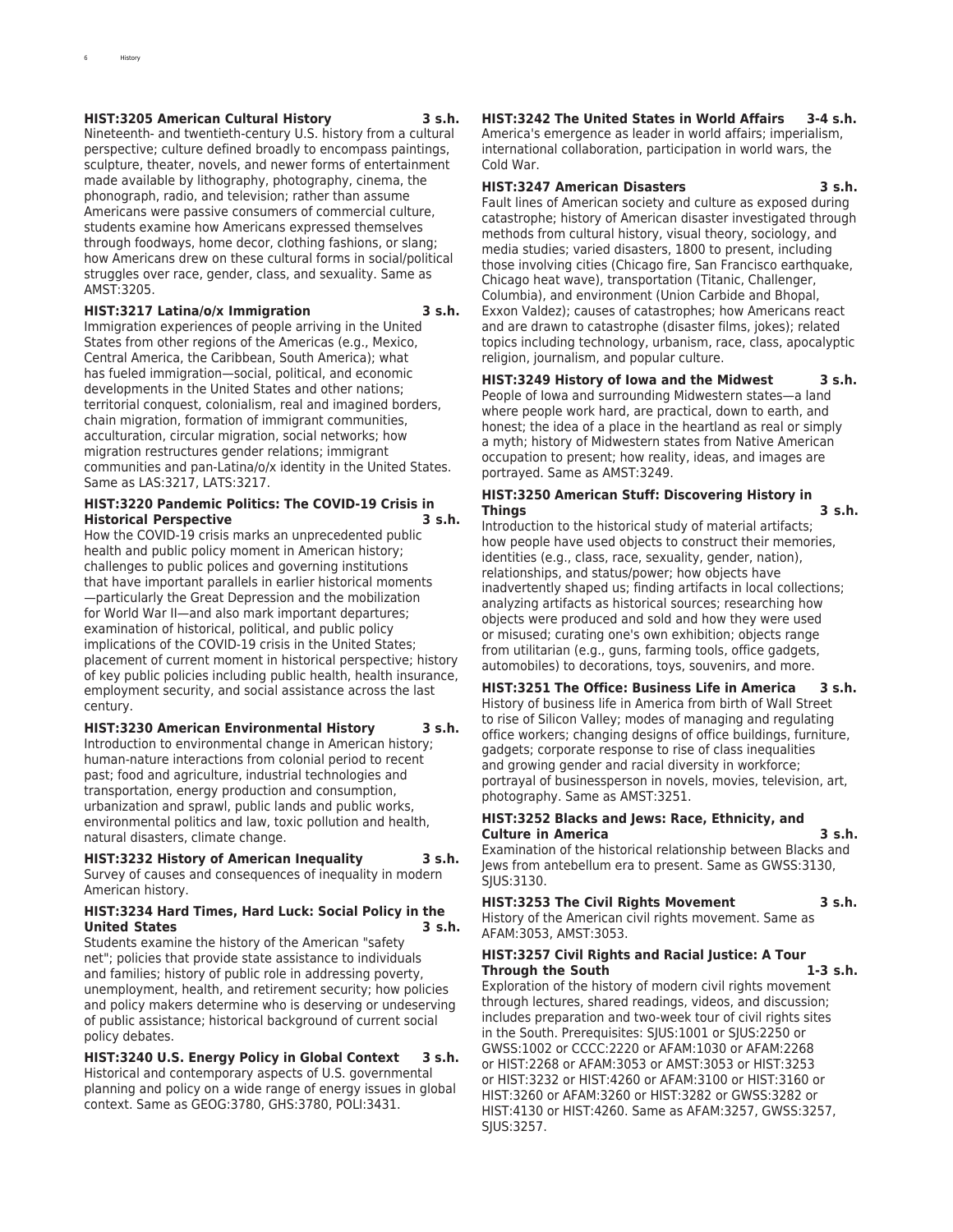### **HIST:3259 Making Change, Making History: Iowa's Black Activists and Digital History 3 s.h.**

From the 1830s through the end of the 19th century, African Americans formed local, state, and national meetings called "Colored Conventions," where they strategized about how to achieve social justice; students explore Iowa's connections to this history of political activism. Same as GWSS:3459, SJUS:3459.

### **HIST:3260 Violence in Black America 3 s.h.**

Examination of violence—physical, structural, gendered, and psychological—and its impact of shaping Black American experience through resistance, cultural production, and community development. Same as AFAM:3260.

### **HIST:3262 The Black Midwest: History, Literature, and Culture 3 s.h.**

Exploration of history, culture, and art of the Black Midwest using literature and scholarly readings, poems, music, and film; modern issues impacting Black Midwesterners; cultural, social, and political contributions of Black Midwesterners to the region and nation. Same as AFAM:3262.

#### **HIST:3263 American Ruins 3 s.h.**

Emergence and development of American fascination with ruins, from Indigenous to urban-industrial remains; actual ruins and depiction of imagined ruins in art, literature, cinema.

### **HIST:3264 Technology in American Culture and Society 3 s.h.**

Social and cultural history of technology in the United States from cotton gin to smartphone; how technologies have shaped and been shaped by American culture, society, and politics —encompassing technologies of production, communication, transportation, entertainment, warfare, voting, surveillance, and more; economic forces spurring technological innovation and ways in which ordinary users re-appropriate technologies; cultural responses to new technologies (e.g., writers, artists, filmmakers, critics) ranging from fear to celebration; utopian and dystopian imaginings of future technologies.

#### **HIST:3265 American Monuments 3 s.h.**

History of public monuments in America from the inception of first major monuments in the 1820s to the latest incarnations (e.g., counter-monuments such as the 9/11 Memorial, spontaneous and temporary monuments, online memorials); how monuments have depicted Indians, Blacks, Southern confederates, women, and other groups; how monuments have commemorated wars, Indian massacres, lynchings, and political movements (e.g., civil rights, women's suffrage); how monuments have been reinterpreted through popular protests and depositing of artifacts; why monuments have attracted so much controversy, culminating in recent events at Charlottesville. Same as AMST:3265.

### **HIST:3267 Apocalyptic Visions and Movements in U.S. History 3 s.h.**

The end of the world as imagined, feared, and in some cases, desired by Americans from 1700s to present; status of apocalypse in various religious communities and in American culture more generally (i.e., literature, art, popular culture); focus on political and social implications of apocalyptic visions; how they shaped historical events and periods (i.e., American Revolution, Civil War, Cold War); how they contributed to nationalism, racism, and imperialism as well as pacificism, anti-Americanism, utopian communities, and opposition to industry and technology; what role apocalypticism plays in the United States today.

### **HIST:3270 Colonial North America, ca. 1600-1775 3 s.h.**

Introduction to major themes in colonial American history prior to the American Revolution; Native American history; colonialism and Native resistance; slavery; material culture; religion and spirituality; immigration; gender and sexuality in cross-cultural perspective. Same as NAIS:3270.

### **HIST:3271 American Revolutionary Period 3 s.h.** Political and military history of colonies 1754-1776; imperial upheaval; building a new nation; creation of federal system.

### **HIST:3272 Native Americans in the Age of Empires, ca. 1500-1815 3 s.h.**

Overview of major issues in Native American history during the period of European Imperialism; colonialism, diplomacy and alliance building, warfare, captivity, religious and spiritual exchanges, revolution, and the disintegration of Native-European alliances in the early 19th century. Same as NAIS:3272.

#### **HIST:3273 War and Violence in Early American Societies and Culture 3 s.h.**

Introduction to role of warfare and violence in shaping early American society.

**HIST:3275 History of Slavery in the U.S.A. 3-4 s.h.** Beginning, expansion, and ending of American slavery; how our national memory of slavery in popular culture (in high school history, in historical landmarks and museums) helps or hinders our understanding of history of slavery in the U.S. Same as AFAM:3275.

### **HIST:3280 Women and Power in U.S. History Through the Civil War 3 s.h.**

Exploration of how women, as political actors, shaped the outcome of familiar events (the American Revolution, the Civil War); how they organized social movements around important issues of their lives such as the abolition of slavery and the right to consent to sexual intimacy; how women's inequality was established in law and social practice; how women thought about and challenged inequality, both as individuals and in social movements. Same as GWSS:3280.

### **HIST:3282 Women and Power in U.S. History Since the Civil War 3 s.h.**

Major events and themes in U.S. women's history from late 19th century to present; how women's experiences have differed from men's; exploration of distinct, but interconnected histories of different groups of women; changing ideals of femininity; women's experience of industrialization, immigration, depression, war, and sexual revolution; women's activism for social reform, women's rights, labor, civil rights, peace, and the New Right. Same as GWSS:3282.

### **HIST:3289 The Atlantic World c. 1450-1850 3 s.h.**

Interactions between peoples of Europe, Africa, and the Americas between the 15th and mid-19th centuries, interconnected system of exchange that defied national and imperial boundaries; encounters between Native Americans, Africans, and Europeans in different parts of the Americas; forced and voluntary resettlement of Africans and Europeans overseas; development of plantation slave societies; biological consequences of transatlantic contact; circulation of people, goods, and ideas; development of creole societies; era of revolutions; abolition of slavery. Same as NAIS:3289.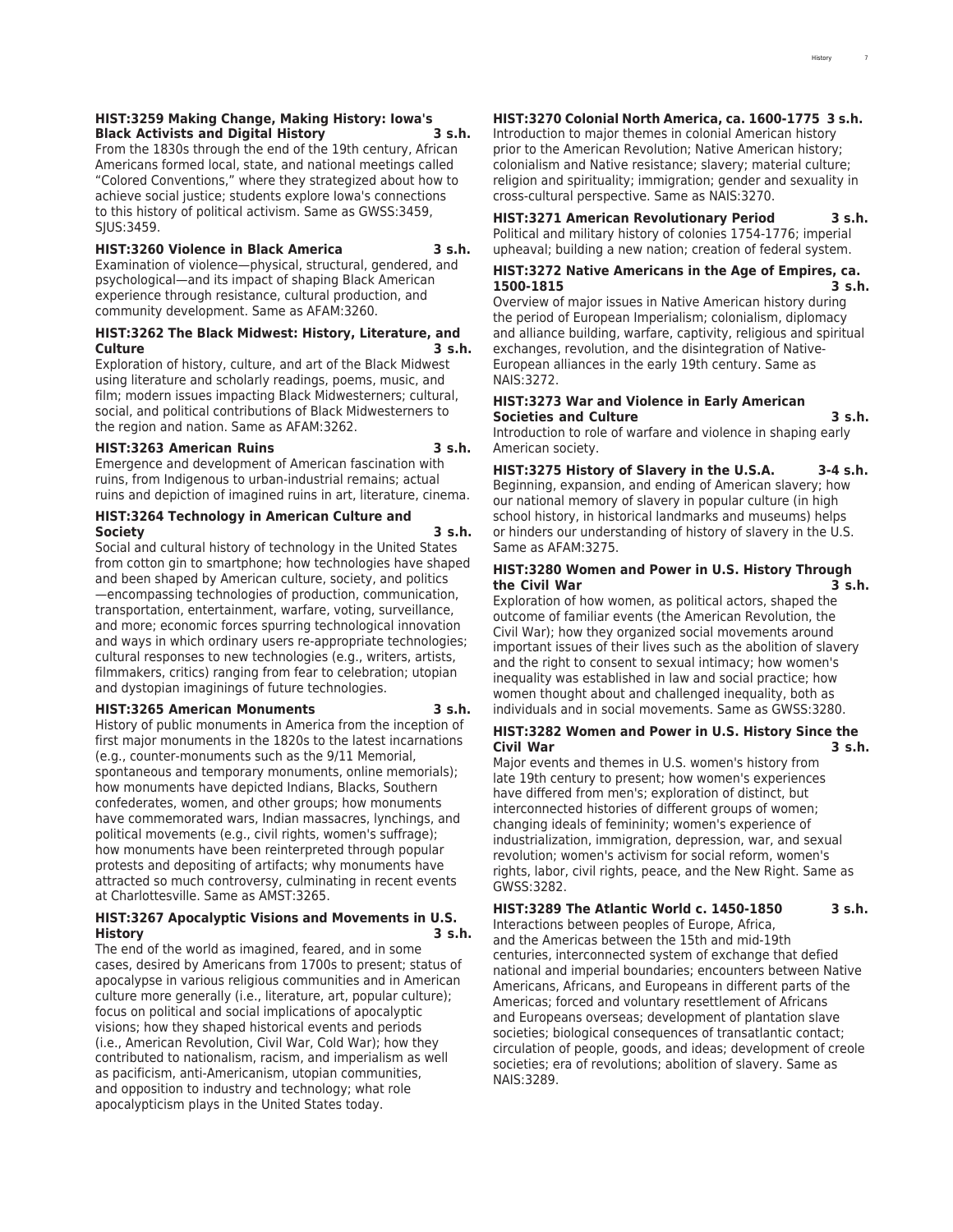### **HIST:3401 Ancient Egypt and the Ancient Near East 3 s.h.**

Survey of political, economic, religious, and social change in ancient Egypt from ca. 3000 B.C.E. until its conquest by Persia, and of the ancient Near East from ca. 3000 B.C.E. until Alexander the Great's conquests. Same as CLSA:3401.

### **HIST:3404 The World of Ancient Greece 3 s.h.**

Survey of Greece history from ca. 2000 B.C. to 300 B.C.; Minoan, Mycenaean, and Greek society and culture; contact between Greek mainland and eastern Mediterranean cultures; development of the polis; political developments throughout the period; readings include a variety of sources in translation as well as modern interpretations; methodological problems in studying ancient Greece including interpretation of ancient historiography and using evidence from art, archaeology, and literature; knowledge of ancient Greek not required. Same as CLSA:3404.

### **HIST:3409 Medieval Civilization I 3 s.h.**

Europe from the decline of Roman empire to the eleventh century; cultural, political, economic, artistic and architectural foundations of Western civilization. Same as MDVL:3409.

**HIST:3410 Medieval Civilization II 3 s.h.**

Europe from the eleventh century to the Italian Renaissance; cultural, political, economic, artistic, and architectural foundations of Western civilization. Same as MDVL:3410.

### **HIST:3412 Medieval Philosophy 3 s.h.**

Introduction to St. Thomas Aquinas, William of Ockham, and Duns Scotus, three of the most brilliant philosophers of the high middle ages (11th through 13th centuries); their writing as Christians in (fascinated) reaction to philosophical systems of their pagan predecessors; how medieval philosophers wrestled with problems concerning possibility of free will and responsibility in face of divine omniscience and foreknowledge; existence of abstract universals in a world that is nonabstract and particular; nature and existence of God; skepticism and limits of human knowledge; nature of good and evil. Same as PHIL:3112.

### **HIST:3413 Early Modern Britain: The Tudor and Stuart Era 3 s.h.**

History of Britain during the reigns of the Tudor and Stuart monarchs (1509-1714); focus on political institutions, economic development, civil conflict, religious change, origins of the British Empire, and everyday life.

### **HIST:3415 Britain and Its Empire: Eighteenth and Nineteenth Centuries 3 s.h.**

Britain and its empire from the Revolution of 1688 to the outbreak of World War I; topics include the growth of the British Empire; trans-Atlantic slave trade and its abolition; Industrial Revolution; political union and ongoing conflict between England, Scotland, and Ireland; political reform, expansion of franchise, and rise of labor and feminist movements; science, art, and culture; religion in British life.

### **HIST:3416 Modern Britain: War and Empire in the Twentieth Century 3 s.h.**

Great Britain from the First World War to Tony Blair's political triumph; World War I and the postwar settlement, expansion of the British Empire in the Middle East, rise of the Labour Party, the Depression, appeasement, World War II, Labour Party's triumph after the war, decolonization and emergence of postcolonial independent states around the world, 1960s cultural changes, Margaret Thatcher's political ascendancy, transformation of the Labour Party under Blair, and emergence of a new, multicultural and multiracial Britain.

### **HIST:3420 Health and Healing in Early Modern Europe 3 s.h.**

Health, healing, and medicine (1200-1700); transmission of medical knowledge from medieval Islam and ancient Greece; healers including physicians, midwives, surgeons, apothecaries, and ordinary people; epidemic disease; diet and the body; sex and reproduction; health in the colonial Atlantic world; healing and religion including prayer, magic, and witchcraft. Same as GHS:3420.

### **HIST:3423 Ireland in the Early Middle Ages 3 s.h.**

Ireland and the northern British islands 400-1000 C.E., a region of small kingdoms and thin population, lacking natural resources, far from Rome and ancient centers of Mediterranean culture; development of civilization, including monastic, legal, theological, and scholarly traditions that had a major impact on continental Europe; early medieval Irish history; introduction to the world of historical scholarship. Same as MDVL:3423.

### **HIST:3427 Family, Gender, and Society in Early Modern Europe 3 s.h.**

Social and gender ideologies as inscribed in patterns of authority (household, church, state); ranges of human endeavor (intellectual, psychological, biological); community organization (social, economic, legal, sexual); their influence on concept of community. Same as GWSS:3427.

**HIST:3436 Food in Ancient Mediterranean Society 3 s.h.** Practices and values influenced by consumption and production of food in ancient Mediterranean societies; varied topics, including methods of food production and distribution, hierarchies of status as associated with food, food and ethnic identity, food and health, food and religion; focus on classical Greek and Roman society, Egypt, the ancient Near East, and

Persia. Recommendations: familiarity with Greek and Roman civilization and history. Same as ANTH:3204, CLSA:3836. **HIST:3448 Barbarians and the Fall of Rome 3 s.h.** Did barbarian hordes cause the decline and fall of the Roman Empire? In the span of just a few hundred years, the Roman empire of the Mediterranean world was transformed in terms of culture, religion, and the peoples that inhabited it, but we

can't place all the blame for the so-called fall of Rome on the Huns, Visigoths, Vandals, and other migrating peoples; students explore textual, visual, and archaeological evidence for the spread of these "barbarian" cultures, the sacking of Rome, and the late antique transition to the Middle Ages from 200-800 C.E. Same as CLSA:3148.

### **HIST:3470 France from 1815 to Present 3 s.h.**

History of France in the 19th century to present; major topics include the French Revolution, France and the European balance of power, Napoleon, the Bourbon Restoration, the Revolutions of 1830 and 1848, Napoleon III and the Second Empire, creation and survival of the Third French Republic, relations between the French state and the Catholic Church, the Dreyfus Affair, French colonial expansion, France and the origins of the First World War, France's role in World War I, and France and the origins of the Second World War.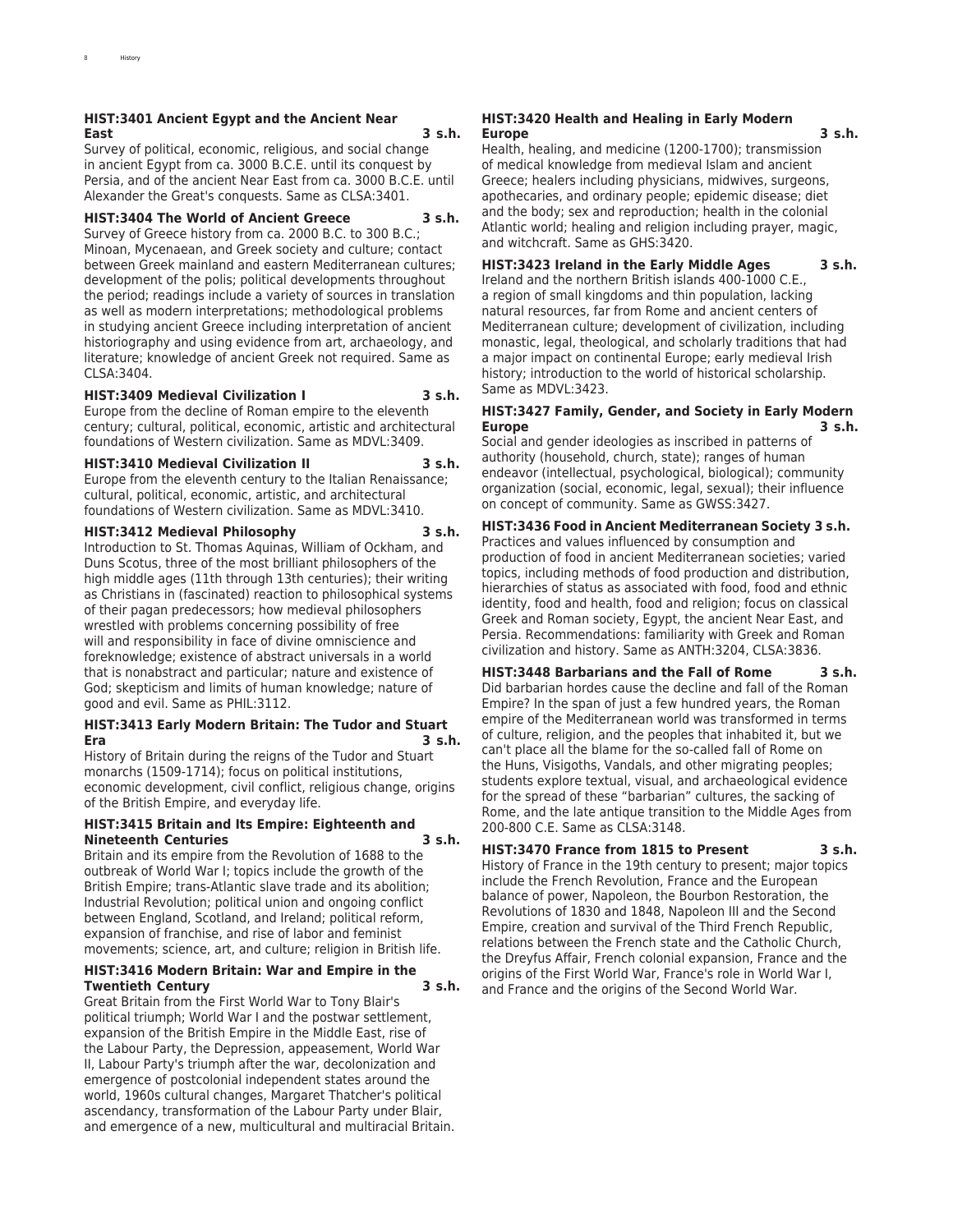### **HIST:3473 German History 1648-1914 3 s.h.**

Introduction to history of German-speaking lands from the devastation of the Thirty-Years War through the trauma of World War I, cutting across the French Revolution, the Revolutions of 1848, and German unification (1871); role of the German nation-state in European politics, not centered on the rise of that state and those politics, instead, an exploration of the vast diversity of German communities that emerged and persisted across this period; students are challenged to think about ways in which German history was part of a global history that extended into Iowa as well as many other places in the world.

**HIST:3475 Germany's Twentieth Century 3-4 s.h.**

How did Germany come to play such a great role in 20th century history, and how does that legacy shape the 21st century? Students pick up the story with Germany as an upstart new nation-state in the late 19th century and explore cases and consequences of World War I; the promise and crises of the Weimar Republic; Nazism, the Holocaust, and World War II; divided Germany in the Cold War; reunification; what the larger power structures, economic developments, and geopolitics were that shaped this history; how ordinary people experienced and contributed to it, and what Germany's impact is on the larger world.

### **HIST:3485 Early Modern Catholicism 3 s.h.** Same as RELS:3385.

### **HIST:3492 Russian Literature in Translation 1860-1917 3 s.h.**

Survey of major works, figures, and trends of 19th- and early 20th-century Russian literature; age of the Russian novel; works of Turgenev (*Fathers and Sons*), Tolstoy (*Confession*), Dostoevsky (*The Idiot*, *The Brothers Karamazov*), and Chekhov (plays). Taught in English. Same as RUSS:3202, TRNS:3203, WLLC:3202.

### **HIST:3494 The Russian Revolutions and Their Legacies 3 s.h.**

The Russian Revolutions of 1905 and 1917 unquestionably changed the fabric of Russian political and social life, transforming Russia from an autocratic imperial power to the first self-proclaimed socialist federation in Europe; students explore sources, nature, and consequences of the revolutions by intensively analyzing politics, society, and culture in late imperial and Bolshevik Russia; students review events and revolutionary movements of late 19th century, changes in political practices extending from late tsarist period, and development of Leninist and Stalinist ideology after the revolutions.

### **HIST:3501 Rebel Island: A History of Cuba 3 s.h.**

Cuban society and revolutionary movements since the late colonial period, including the years since 1959. Same as LAS:3501.

### **HIST:3508 Disease and Health in Latin American History 3 s.h.**

Survey of major topics in Latin American history in relation to development of medicine and public health. Same as GHS:3508, LAS:3508.

# **HIST:3515 Introduction to Modern Latin America 3 s.h.**

Introduction to modern history of Latin America from independence movements of the early 19th century to present; topics include race and ethnicity, slave emancipation, gender, labor relations, and foreign interventions; exploration of relationship between economic, social, and political structures over time to explain difference and commonality between Latin American people and societies; focus on topics pertaining to histories of Mexico, Central America, the Caribbean, and South America. Same as LAS:3515.

### **HIST:3539 History of Environmental (In)Justice in Latin America 3 s.h.**

Introduction to history of environmental change in Latin America; examination of pre-Hispanic cultures and spaces; reshaping of landscapes due to colonialism; commodification of nature in early republics; consolidation of 19th-century agro-economies; land-tenure changes and integration of regional markets due to neoliberalism in 20th century; relationship between environmental problems (e.g., biotic invasions, soil exhaustion, biodiversity loss, pesticide contamination) and imperial domination; scientific racism, state formation, and income inequality.

### **HIST:3644 Gandhi and His Legacy 0-1,3 s.h.**

In-depth introduction to the life, ideas, and ongoing impact of Mohandas Karamchand Gandhi (1869-1948); from his conservative upbringing to his early career as a lawyer, his transformative experiences, and self-transformation into a charismatic mahatma ("great soul"), the pursuit of political and social liberation through non-violent civil disobedience, the assertion of human rights, and the quest for sustainable lifestyles that uphold the common good and protect the natural environment; evolution of Gandhi's thought and activism and his legacy. Same as RELS:3644, SOAS:3644.

**HIST:3650 Chinese History from 1600 to 1911 3 s.h.** Chinese history from the 17th to early 20th century, history of the Qing dynasty (1644-1911); Qing's role in shaping aspects of today's politics in China and the mentality of Chinese people; foundation of Manchu state in early 17th century, Ming-Qing transition in 1644, politics and society during the high Qing era, decline of the empire under foreign invasion and inner rebellions in the 19th century, collapse of the dynasty in 1911. Same as ASIA:3650.

#### **HIST:3652 Twentieth-Century China 3 s.h.**

Communist revolution from 1920s to founding of People's Republic of China in 1949; Mao Zedong's radical policies, Cultural Revolution; Deng Xiaoping's economic reforms; China today. Same as ASIA:3652.

| HIST:3655 Zen Buddhism        | 3 s.h. |
|-------------------------------|--------|
| Same as ASIA:3655, RELS:3655. |        |

**HIST:3685 Modern Korean History 3 s.h.** Transformation of Choson Korea to North and South Koreas; local, regional, and global transformations in Korea from the late 19th century to present; severing of historic ties with China; encounters with the West and Japan; new ideas of civilization and political community; erasure of Choson as a country in 1910; colonial experience; civil war; industrialization; creation of North Korea; democratic movement in South Korea and spread of diasporic communities abroad; Korean peninsula as a laboratory for analyzing compressed communist and capitalist modernities of the 20th century. Same as ASIA:3685.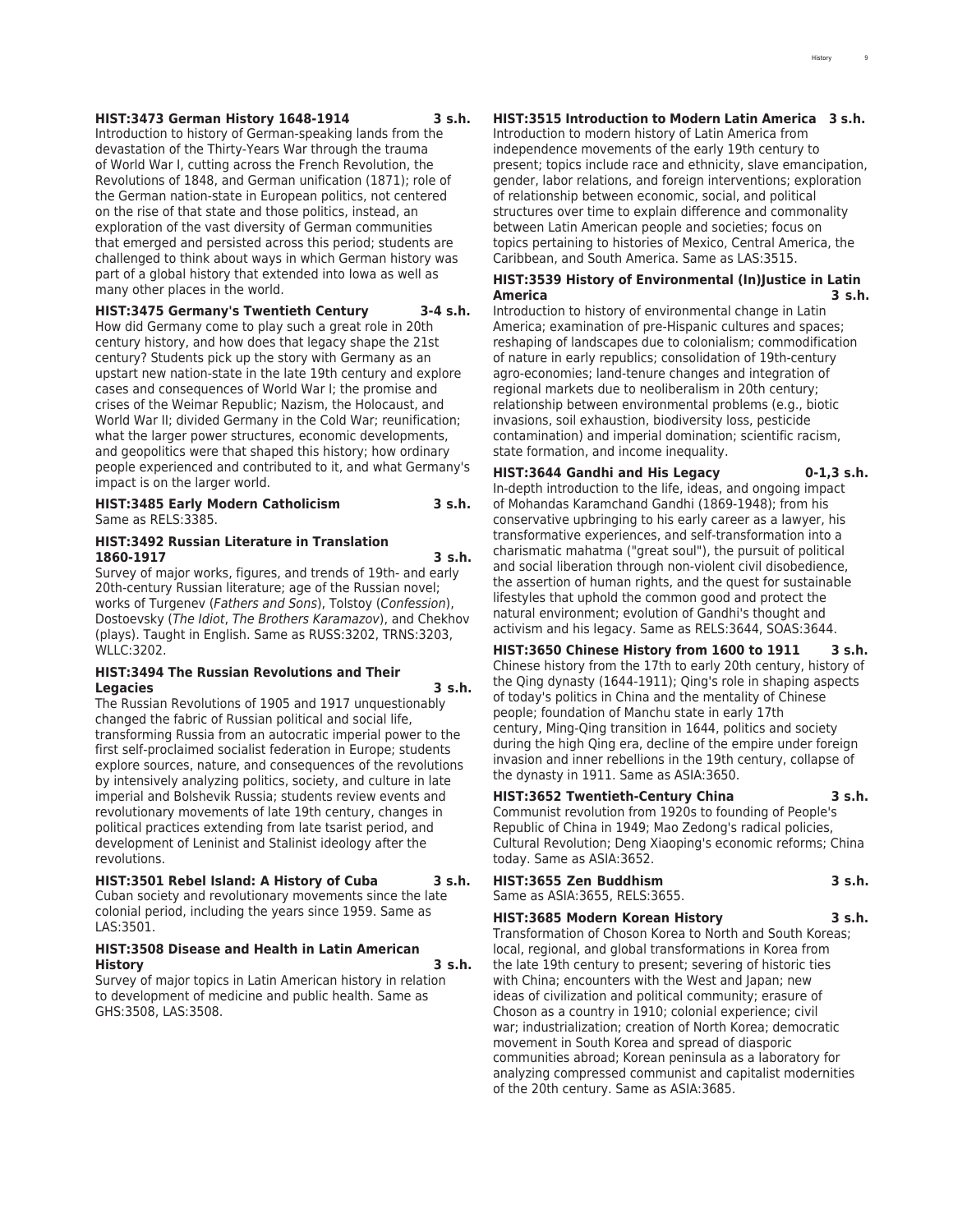### **HIST:3755 Understanding Health and Disease in Africa 3 s.h.**

Cultural, historical, and political framework for the delivery of health care services in African nations. Recommendations: junior or higher standing. Same as GHS:3555, IS:3555.

### **HIST:3758 The Ancient African Past 3 s.h.**

Africa to 1880; oral tradition and other sources; political development, ecological change, slavery and slave trade. Same as AFAM:3758.

### **HIST:3760 The Making of Modern Africa 3 s.h.**

Africa in colonial and postcolonial period; economics, political structures of colonialism; social change, political life in the 20th century. Same as AFAM:3760.

### **HIST:3808 Art, Power, and Resistance in the Modern Middle East and North Africa 3 s.h.**

Contemporary history of the Middle East and North Africa through (auto)biographies (e.g., comics, films, literature); use of art and comics as sites of political power and resistance; sources delve into Middle Eastern experiences of conflict and political violence—how ordinary people survived during the Lebanese Civil War in the 1970s to 1980s; what has been the Palestinian Diasporic experience after 1948; how Israelis remember the 1982 military campaign in Lebanon; what comics bring to our knowledge of the Islamic Republic of Iran; how political institutions use visual arts as means of persuasion; and how sites of power then become sites of resistance.

### **HIST:3810 History of the Modern Middle East 3 s.h.**

Survey of major political, socioeconomic, and cultural changes in the Middle East and North Africa after 1900.

### **HIST:3995 History Honors Research Seminar 0-3 s.h.**

Research and method seminar; developing and writing an honors thesis in history. Corequisites: HIST:3996. Requirements: g.p.a. of 3.33.

### **HIST:3996 Honors Thesis 3 s.h.**

Individual research and writing under supervision of faculty member; occasional group sessions with other students in the course.

### **HIST:4101 History of Human Rights 3 s.h.**

Introduction to history of human rights in the 20th century; disjuncture between human rights in theory and in practice; provides an international approach to the history of human rights by situating U.S. human rights activism and policy in a global context; focus on human rights following World War II, contradictory impact of the Cold War; emergence of human rights politics in 1970s United States, challenges of post-Cold War human rights activism, and human rights rhetoric of the Global War on Terrorism.

### **HIST:4115 Workshop for History Educators and Cultural Professionals 1-3 s.h.**

Topics vary based on ongoing project work and instructors.

### **HIST:4130 Museum Literacy and Historical**

### **Memory 3 s.h.**

Concepts and methods for understanding the role of museums in shaping knowledge and collective memory of history; institutionally based exhibits and collections, historical markers and public monuments, public holidays and events, media and artistic works that interpret the past; how events, people, and civic ambitions are memorialized and how memories of them are shaped; appearance of museums and related practices in the non-Western world after 1850. Same as MUSM:4130.

### **HIST:4131 Origins of Western Science 3 s.h.**

Exploration of philosophical, cultural and religious factors behind birth and growth of natural philosophy (science) from prehistory to High Middle Ages. Recommendations: junior or senior standing.

### **HIST:4132 Science, Medicine, and Race 3 s.h.**

Examination of social construction of race in scientific and medical thought; focus on Atlantic world (Europe, Africa, the Americas); construction of race in other parts of world.

### **HIST:4148 Global History as Local History: European Immigration in Iowa 1,3-4 s.h.**

Opportunity to use skills developed in other courses to pursue global history locally; waves of immigration that flowed across Iowa during 19th century; ways in which national and international shifts in economics and geopolitics affected this population and state from mid-19th century through World War II; research project based on a local community of student's choice; capstone course. Recommendations: junior or senior standing.

### **HIST:4201 History of the American Deaf Community 3-4 s.h.**

Students discuss the roots of American Deaf community, exploring the development of a distinct language known today as ASL and the culture of Deaf people in America during 19th and 20th centuries. Taught in American Sign Language. Prerequisites: ASL:2002 with a minimum grade of C. Requirements: students who have not completed ASL:2002, but plan to take ASL:2002 concurrent to this course may enroll with consent of the instructor; please contact the ASL program for more information. Same as ASL:4201.

### **HIST:4203 Disability in American History 3 s.h.**

### **HIST:4216 Mexican American History 3 s.h.**

Survey of Chicana/o (Mexican American) history from 18th century to present; Mexican American society's diverse nature, explored through class, ethnic, gender, and regional divisions. Same as LAS:4216.

### **HIST:4228 Cold War America 3 s.h.**

Key historical developments of the Cold War; examination of how the war shaped ideological, political, economic, and cultural aspects of American society.

### **HIST:4229 The United States as Empire 3 s.h.**

The U.S. rise to world power; continental empire-building in the 19th century; industrial, military and colonial power in the early 20th century; global hegemony from the mid-20th century to the present; white settler colonialism; overseas rule of Philippines and Puerto Rico; cultural Americanization; Cold War interventionism; post-9/11 unilateralism; meanings of American exceptionalism, intersections of U.S. nationalism with race and gender, remaking of domestic U.S. society within a changing global and imperial context.

### **HIST:4260 The Sixties in America 3 s.h.**

The 1960s as a moment in American politics and culture, pivotal and romanticized; major events and conflicts, including the election and assassination of President Kennedy, Lyndon B. Johnson (LBJ) and the Great Society, civil rights movement and Black Power movement, counterculture and the urban crisis, sexual revolution and second wave feminism, antiwar protest and silent majority; changing conceptions of the sixties and development of a fresh interpretation.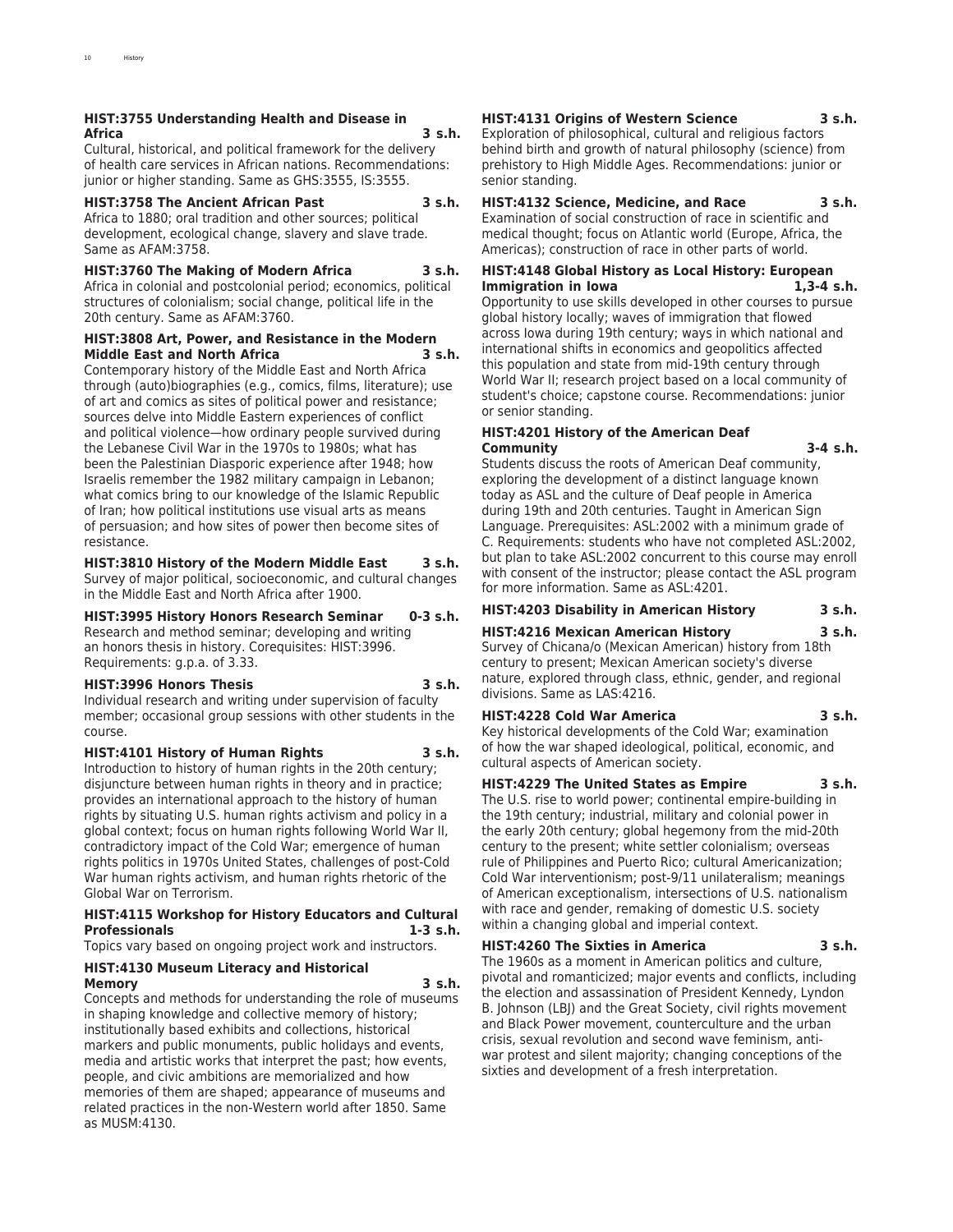### **HIST:4264 The American Home Front During World War II 3 s.h.**

Examination of the significance and impact of World War II on the American home front; topics include labor relations, private lives, citizenship and civil rights, popular culture, and propaganda.

### **HIST:4286 U.S. Legal History 3 s.h.**

History of the law in the United States, as it developed from era of the Revolution to present; interaction of courts and legislatures with social movements; readings on court decisions, social histories, fiction (film and prose).

### **HIST:4334 Topics in American Borderlands History 3 s.h.**

Broad historical overview of the American Borderlands, a region that has been the site of conflict, cultural exchange, and economic interdependence.

### **HIST:4400 The Roman Empire 3 s.h.**

History of Roman empire from assassination of Julius Caesar through 5th century A.D.; political, economic, cultural, and social developments from the transition to imperial power to the shift of power from west to east. Same as CLSA:4400.

### **HIST:4403 Alexander the Great 3 s.h.**

History of Alexander the Great and the generals who succeeded him in ruling the lands he conquered; military, political, and social history. Same as CLSA:4403.

### **HIST:4406 Warfare in Ancient Mediterranean Society 3 s.h.**

Same as CLSA:4106.

### **HIST:4407 The Hellenistic World and Rome 3 s.h.**

Social, economic, political, intellectual history of Graeco-Roman world, from fourth century B.C.E. to Justinian's reign.

### **HIST:4412 History of the Medieval Church 3 s.h.**

Development of Christianity to end of great schism; rise of Roman primacy, development of monasticism, orthodox and heterodox groups. Same as MDVL:4412.

### **HIST:4414 Christianity and Empire (35-450 AD) 2-3 s.h.**

Introduction to major topics in history of Europe and the church; relationship between Christian message and political power as evidenced in Christian writings from Paul to St. Augustine; examination of key historical moments.

### **HIST:4415 European Intellectual History Medieval to Modern 3 s.h.**

Long view of European intellectual life from Middle Ages to modern times; students learn about key thinkers of the medieval period before expanding focus to include Renaissance and Early Modern thinkers (e.g., Cusanus, Giordano Bruno, Vico); exploration of modern European philosophical and historiographical tradition—intertwining patterns of sociology, philosophy, and history including Hans Jonas, Hannah Arendt, and Ernst Cassirer; understanding these thinkers within broader context of European cultural and political history. Same as MDVL:4415.

### **HIST:4419 Ancient and Medieval Science 3 s.h.**

Greeks' initiation of scientific inquiry; developments in astronomy, cosmology, optics, mathematics, physics, medicine, psychology in ancient and medieval societies of Middle East, Europe. Same as MDVL:4419.

**HIST:4428 Nineteenth-Century Europe 3 s.h.** Political, social, economic, and cultural factors.

### **HIST:4430 Topics in Material Analysis 3 s.h.**

Analysis and description of physical book artifacts and their component parts (parchment, paper, bookbinding) and allied specialties (the lettering arts, printing and illustration techniques); reading, writing, presentations. Same as UICB:4930.

### **HIST:4433 France Under Nazi Occupation, 1940-1944 3-4 s.h.**

Political, economic, social, and cultural conditions that prevailed following the Nazi conquest of France in 1940; examination of this period of upheaval through work of prominent historians of France; representations of occupied France in literary works, documentary, and fictional films produced during the war and in the politically fraught culture of collective memorialization that formed in aftermath of this national trauma. Taught in English. Requirements: for 4 s.h. option—prior enrollment in FREN:3060 and FREN:3300. Same as FREN:4433.

**HIST:4438 Modern European Imperialism 3 s.h.** Introduction to the history of European imperialism since the 18th century; major shifts in the nature of European empire examined through the Haitian Revolution, India, Australia, Congo, Algeria.

### **HIST:4440 Artists, Intellectuals, and Politics in 20th-Century Europe 3 s.h.**

Political engagement of European artists and intellectuals from 1870 to present; cultural and intellectual history, rise of social science, artistic avant-gardes, fascist and socialist aesthetics, world war, Cold War, existentialism, feminism, anti-colonialism.

### **HIST:4455 Religious Conflict: Early Modern Period 3 s.h.**

Religious conflict among European Christians (Catholics, Lutherans, Calvinists, and Radicals), as well as between Christians and non-Christians from the Late Middle Ages through the Reformation of the 16th century and beyond. Same as RELS:4155.

### **HIST:4465 Modern France 1870-Present 3 s.h.**

**HIST:4478 Holocaust in History and Memory 3 s.h.** Origins and implementation of Holocaust; perpetrators, victims, and bystanders; impact of Holocaust on post-World War II world.

**HIST:4499 First World War 3-4 s.h.** Social, economic, political, technological, military aspects of causes, conduct, consequences of war of 1914-1918; fiction, contemporary documents, historical works, films.

### **HIST:4502 History of Mexico 3 s.h.**

Mexican history since the eve of the Spanish invasion, with focus on the national period; may include ethnic groups, conquest and demographic disaster, Native survival, labor and migration, social protest and rebellions, nationhood, regional differences, religions, popular culture, economic growth and distribution, state building, international relations; survey. Same as LAS:4502, NAIS:4502.

**HIST:4504 Latin American Studies Seminar 3-4 s.h.** Examination of past, present, and future of Latin America; interdisciplinary. Taught in English. Same as ANTH:4700, LAS:4700, PORT:4700, SPAN:4900.

### **HIST:4505 Topics in Latin American History 3 s.h.**

# **HIST:4510 Colonial Latin America 3 s.h.**

Cultural, institutional continuity from 16th century to independence.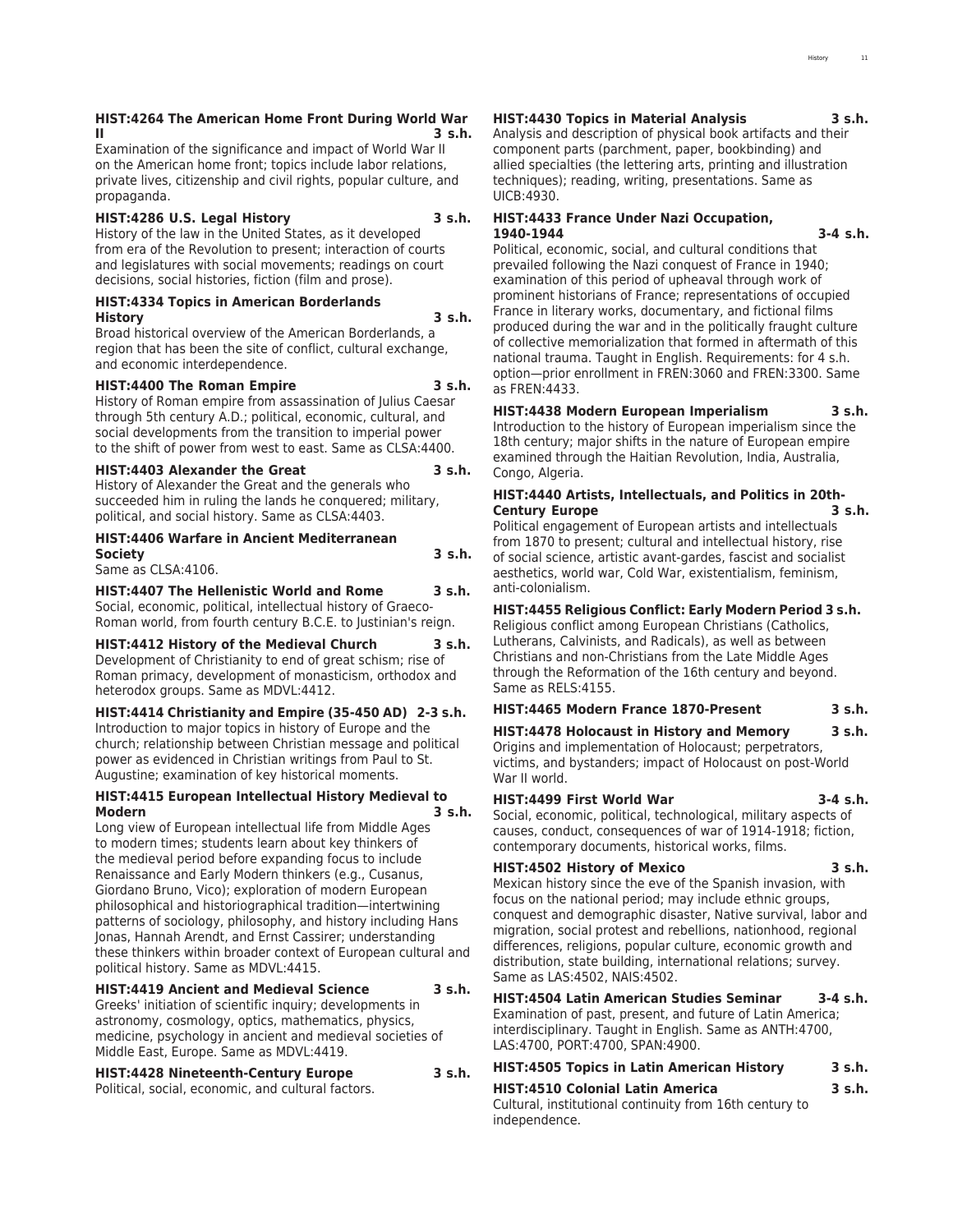### **HIST:4610 Japan - Age of the Samurai 3 s.h.**

Society, culture, and politics of feudal Japan; social class, gender, norms, and political and economic developments explored through cinema and literature. Taught in English. Same as JPNS:4610.

### **HIST:4615 Modern Japan 3 s.h.**

Political, social, and cultural developments of Japanese feudalism; feature films, fiction. Taught in English. Same as JPNS:4615.

### **HIST:4616 Japanese History and Society: World War II to the Twenty-First Century**

Transformation of Japan from devastation and unconditional surrender in 1945 to peace and prosperity in late 20th century; defeat and occupation, 1945-1952; peace and high economic growth, mid-1950s to early 1990s; economic, social, and political challenges of 21st century; combination of historical analysis with discussion of contemporary political, cultural, social, economic, ecological, and geopolitical developments through reading of English-language media.

### **HIST:4620 Japan-U.S. Relations 3 s.h.**

Political, social, economic, and cultural developments in Japan mid-19th century to late 20th century. Taught in English. Same as JPNS:4620.

#### **HIST:4666 Topics in Asian History 3 s.h.** Same as ASIA:4166.

### **HIST:4910 The Book in the Middle Ages 3 s.h.**

Relation of text, decoration, function, creators, and audience in different genres of medieval manuscript books 400-1500 A.D. Same as SLIS:4910, UICB:4910.

### **HIST:4920 The Transition from Manuscript to Print 3 s.h.**

History of the book and communication in Europe 1400-1800; production, distribution, and use of texts in cultural context. Same as SLIS:4920, UICB:4920.

### **HIST:5431 Roman Law, Order, and Crime 3 s.h.**

Case-based introduction to Roman law; principles of Roman law ranging from standards of evidence to trial procedures to various topics in civil and criminal law, including family law and the law of delict. Recommendations: some background in Roman history. Same as CLSA:5151.

### **HIST:6002 Introduction to Graduate Studies in History: Historiography and Methods 3 s.h.**

Students gain a better understanding of the principal intellectual strengths of the history department, degree requirements (e.g., M.A. essay and comprehensive exams), various methodological approaches and audiences, fundamental analytical skills (e.g., how to write a historiographical essay, how to use databases, how to edit their own work), and professional issues (e.g., participation in conferences and academic associations); for students getting started on their M.A. essays or Ph.D. dissertations. Requirements: first-year history graduate standing.

**HIST:6003 History Theory and Interpretation 3 s.h.** Introduction to basic theoretical approaches to historical research.

# **HIST:6004 Comprehensive Exams Seminar I 3 s.h.**

Comprehensive exams seminar; for history graduate students in semester prior to comprehensive exams. Requirements: history graduate standing in third semester.

**HIST:6005 Comprehensive Exams Seminar II 3 s.h.** Comprehensive exams seminar; for history graduate students during the semester in which they take their comprehensive examinations. Requirements: history graduate standing.

### **HIST:6135 Crossing Borders Seminar 2-3 s.h.**

Taught in English. Same as AFAM:6635, ANTH:6635, COMM:6635, ENGL:6635, FREN:6142, GEOG:6635, GRMN:6635, IWP:6635, POLI:6635, SPAN:6904.

### **HIST:6140 Engaged Scholarship in the Humanities 0,3 s.h.**

Survey of literature on community-engaged scholarship (CES) in the humanities; exploration of the pioneering work of engaged scholars in Native American, Latino, and African American studies; students write a research prospectus that is consistent with CES methodologies. Same as AMST:6140.

### **HIST:6158 Approaches to Teaching Global History arr.**

Approaching history from a global or international perspective; introduction to issues; preparation for teaching courses at college level; historiographies and methodologies, problems of periodization and area divisions, syllabi on world and global history.

### **HIST:6250 American Religious Histories 3 s.h.**

Focused examination of the variety and vagaries of religious experiences in the Americas, 16th to 21st centuries. Same as RELS:6150.

| <b>HIST:6475 Seminar: Reformation Culture</b><br>Culture and thought of 16th-century Europe. Same as<br>RELS:6475.                                                                                                                                                                                                                 | arr. |
|------------------------------------------------------------------------------------------------------------------------------------------------------------------------------------------------------------------------------------------------------------------------------------------------------------------------------------|------|
| <b>HIST:7101 Research Seminar</b><br>Research for students in all areas of history.                                                                                                                                                                                                                                                | arr. |
| $\mathbf{H}$ $\mathbf{H}$ $\mathbf{H}$ $\mathbf{H}$ $\mathbf{H}$ $\mathbf{H}$ $\mathbf{H}$ $\mathbf{H}$ $\mathbf{H}$ $\mathbf{H}$ $\mathbf{H}$ $\mathbf{H}$ $\mathbf{H}$ $\mathbf{H}$ $\mathbf{H}$ $\mathbf{H}$ $\mathbf{H}$ $\mathbf{H}$ $\mathbf{H}$ $\mathbf{H}$ $\mathbf{H}$ $\mathbf{H}$ $\mathbf{H}$ $\mathbf{H}$ $\mathbf{$ |      |

### **HIST:7122 Readings: History of Gender and Sexuality arr.**

Topics in international and transnational history of gender and sexuality. Same as GWSS:7122.

### **HIST:7126 Readings on the History of Human Rightsarr.**

Survey of recent literature on history of human rights; development of bibliographies; readings from individual areas of interest (e.g., transitional justice, migration, gender and sexuality, labor).

**HIST:7140 Climate Change in World History 3 s.h.** Readings on climate change and its impacts on planetary life across time.

### **HIST:7146 Temporality in History: United States and Beyond 1,3 s.h.**

Introduction to growing field of temporal history; how time has been measured, regulated, experienced, and imagined in the West and non-West from antiquity to present with emphasis on 19th-and 20th-century United States; topics include time discipline (e.g., factory, slave plantation, corporate office), standard time, and deep time; focus on changing technologies of time (e.g., clocks, calendars) and to temporal impact of other technologies (e.g., cinema); application of temporal perspective to political revolution, warfare, nation building, class formation, gender relations, slavery, and urbanization.

### **HIST:7155 Theories of Diaspora, Immigration, and Migration arr.**

Vexed notion of diaspora(s); challenge of understanding and writing histories of immigration and migration during modern era; exploration of central questions including difficulty of tracking things in motion—individuals, families, groups, and ever-elusive cultural traits as they flow through local, national, and international contexts that are themselves in flux.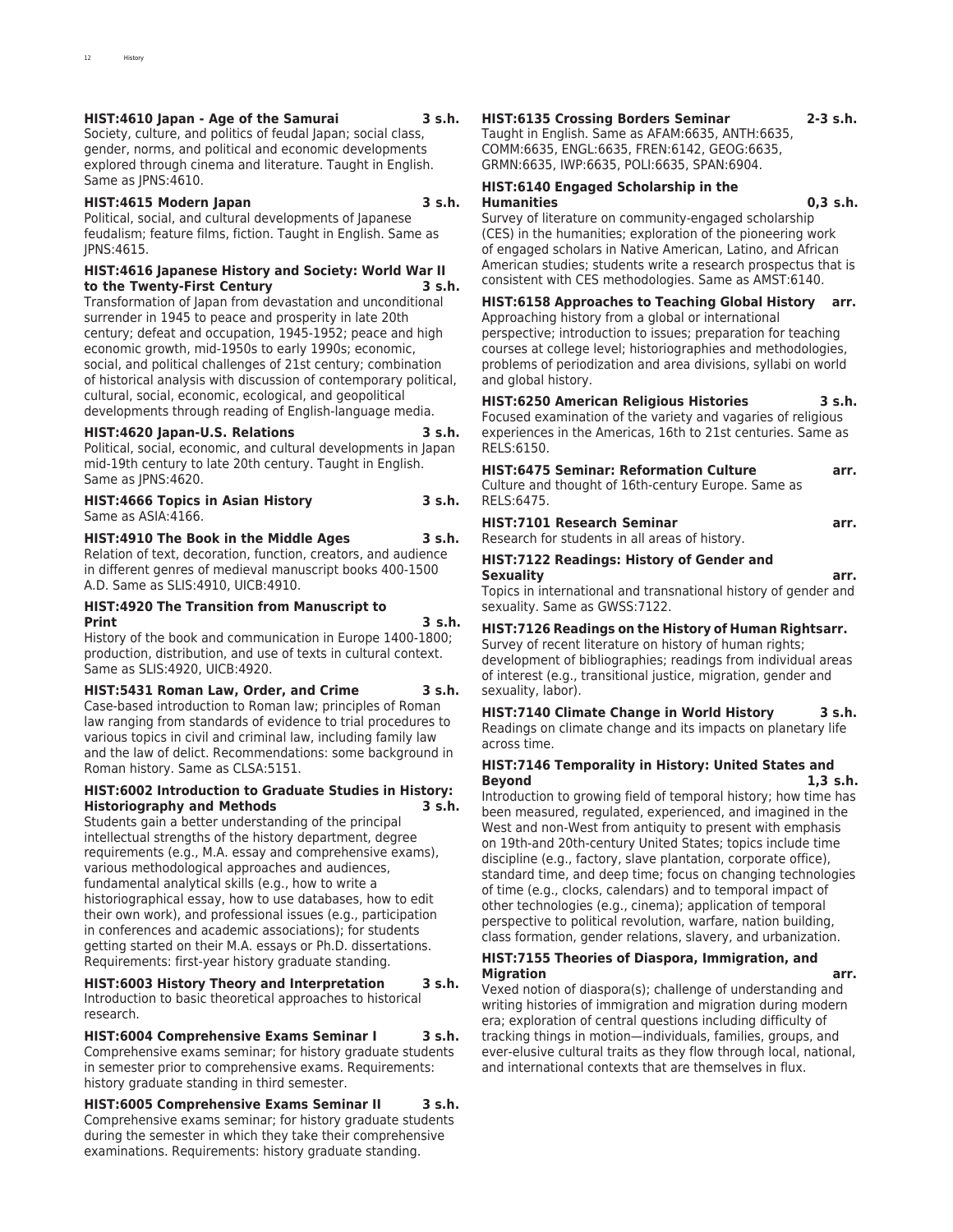### **HIST:7160 Global History of Race, Science, and Medicine 3 s.h.**

Examination of the history of social construction of race in scientific and medical thought; use of science and medicine to conceptualize race, as well as how race was used by scientists and physicians in their practice; primary focus is on the Atlantic World—Europe, Africa, and the Americas—and touches briefly on the construction of race in other parts of the world. Same as GHS:7160.

### **HIST:7165 Global History of Incarceration 3 s.h.**

History of incarceration across world regions from antiquity to present; particular emphasis on the Atlantic and trans-America between 16th and early 21st centuries; relevant historical literature on Middle East, Asia, Russia, and Australia; analytical focus on how epistemologies, structures, processes, and more recent debates (e.g., racial slavery, policing, science and medicine, war and revolution, migration, prison abolition, etc.) have shaped and transformed logics and practices associated with incarceration over time.

### **HIST:7175 Theories of World History arr.**

Macrohistorical theories of world history; can a prominent theory or combination of theories explain the social evolution of humankind over hundreds of thousands of years; how to periodize world history; does history have a direction, and if so, what direction; the future of humankind.

#### **HIST:7190 Individual Study: Graduate arr.**

#### **HIST:7192 Pre-Dissertation Seminar arr.**

Preparing for dissertation work for students in all areas of history; thesis topic, relevant literature in the topic field, potential sources, primary research strategy, sources of research funding, research proposal; preparation for submitting applications for dissertation research fellowships and beginning of completing the thesis prospectus.

### **HIST:7193 Thesis arr.**

### **HIST:7202 Readings: 20th-Century Native American History arr.**

Examination of the Indigenous 20th century through a series of themes including settler colonialism, sovereignty and selfdetermination, federal Indian policy, and Indigenous feminism; readings focus primarily on secondary sources, but attention is given to key primary sources; students are required to carry out specified research tasks. Same as NAIS:7202.

### **HIST:7205 New Histories: U.S. Slavery arr.**

Our approach to study of slavery and discipline of history have been upended by recent works by and about women; exploration of that scholarship and consideration of where it takes us in grappling with systems and subjectivity of slavery. Same as AFAM:7205, GWSS:7205.

### **HIST:7210 The Long Civil Rights Movement arr.**

Exploration of the history and historiography of the modern Black freedom struggle in the United States, with particular attention to how historians in recent years have reconsidered traditional framings of that struggle's chronology, geography, gender politics, political aspirations, and achievements. Same as AFAM:7210.

#### **HIST:7212 Seminar: Research in Race and Ethnicity arr.**

### **HIST:7214 Readings: African American Women's History arr.**

Same as AFAM:7214, GWSS:7214.

### **HIST:7217 Social Movements in the United States from 1965 to Present 3 s.h.**

Exploration of social movements in the United States and how they have shaped the country and its people since 1965; students study a range of historic movements that were diverse in their ideology and goals—from the fight for welfare rights to conservative tax revolts, LGBTQ+ rights to the White Power Movement—and examine more contemporary movements (e.g., Standing Rock and Black Lives Matter) and situate them historically in their respective protest lineages; interrogation of what constitutes a social movement and how and why they emerge, operate, and ultimately end; opportunity to work on a research project relevant to student's own interests.

### **HIST:7220 Readings: History of Sexuality in the United States arr.**

History of sexuality within the family, its move into the marketplace; social customs and taboos, methods of birth control and abortion, religion, medical and psychological writings, state policies. Same as GWSS:7220.

### **HIST:7227 Readings in American Environmental History arr.**

Introduction to historiography—classic texts and recent work —in American environmental history; topics from colonial period to recent past.

**HIST:7236 Readings in Borderlands History arr.** Comparative borderlands; articles on diverse topics from borderland regions worldwide (main focus on U.S.-Mexico borderlands, with inclusion of European, Asian, African, and Latin American borderlands); analysis of each article for its thesis, research questions, methodology, primary sources, and weaknesses; seminar.

**HIST:7241 Readings in U.S. Social Policy arr.** History and historiography of social welfare policy, chiefly in the United States; proceeds chronologically with analysis of private and public efforts to address problems including poverty, unemployment, sickness, homelessness, and family violence.

**HIST:7246 United States in the World arr.** Historiographies that situate modern U.S. history in a global context; how historians study the American past beyond traditional, nation-centered frames; transnational histories of migration, nativism and exclusion; social movements; colonial empire-building; commercial and cultural Americanization; transfer of policy ideas; military occupations; decolonization; Cold War's impact on social reform; post-9/11 moment.

### **HIST:7261 Readings: Early American History arr.**

**HIST:7263 Readings: Contemporary United States arr.** New work in American social, political, and economic history; readings tailored for students seeking background for research or preparing for comprehensive exams.

### **HIST:7271 Transnational U.S. History: Theory and Practice arr.**

Benefits of transnational U.S. history and comparative analysis; exploration of connections between theory and practice in the field of history.

### **HIST:7275 Readings in the History of Women and Gender in the U.S.A. arr.**

Same as GWSS:7275.